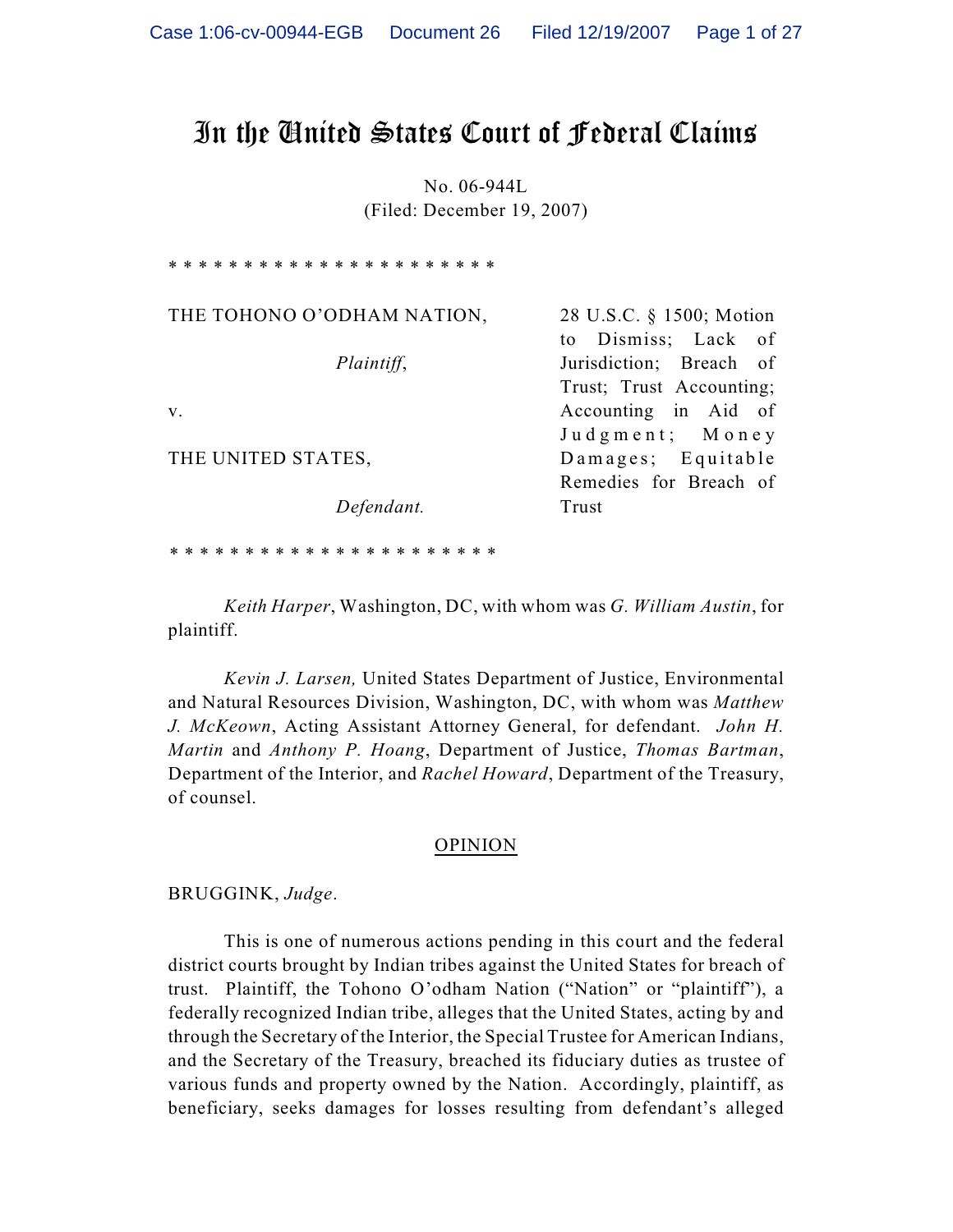mismanagement of the trust funds and property. The day before filing this action, plaintiff filed a suit in district court against the United States similarly seeking to redress breaches of trust with respect to the accounting and management of the same trust assets. Pending now is defendant's motion to dismiss pursuant to Rule 12(b)(1) of the Rules of the United States Court of Federal Claims ("RCFC") for lack of jurisdiction because of the operation of 28 U.S.C. § 1500 (2000) ("section 1500"), a statutory provision that divests this court of jurisdiction to hear claims that are already pending in another court. The matter is fully briefed. Oral argument was heard on October 3, 2007. For the reasons discussed below, we grant defendant's motion to dismiss.

## BACKGROUND<sup>1</sup>

The United States has long maintained a unique relationship with various Native American tribes, acting as trustee of tribal lands and funds for the benefit of the individual tribes. Such is the case with the lands and funds of the Tohono O'odham Nation, a tribe of approximately 26,000 members located in southern Arizona. Between 1874 and 1955, a series of executive orders and Acts of Congress established various areas of non-contiguous land as the Nation's tribal reservations. Collectively, the land is the second largest Indian reservation in the United States, consisting of nearly three million acres. The United States manages both the Nation's tribal land and any income derived therefrom. Sources of income include the sale of valuable natural resources, such as copper, sand and gravel, and the conveyance of partial interests in tribal land to third parties, such as leases, easements, and rights-ofway. In addition, the United States holds in trust money awarded from legal judgments ("judgment fund") against the federal government on various claims brought by the Nation before the Indian Claims Commission. The judgment fund includes an award of \$26 million to the Nation in 1976 as settlement for a takings and trespass claim against the United States.

On December 28, 2006, the Nation filed suit in the United States District Court for the District of Columbia, setting forth a variety of allegations of breach of fiduciary duties with respect to the United States' management and administration of the Nation's trust assets. The Nation's principal

<sup>&</sup>lt;sup>1</sup>The facts are drawn from the two complaints, and, for purposes of this motion, are assumed to be correct.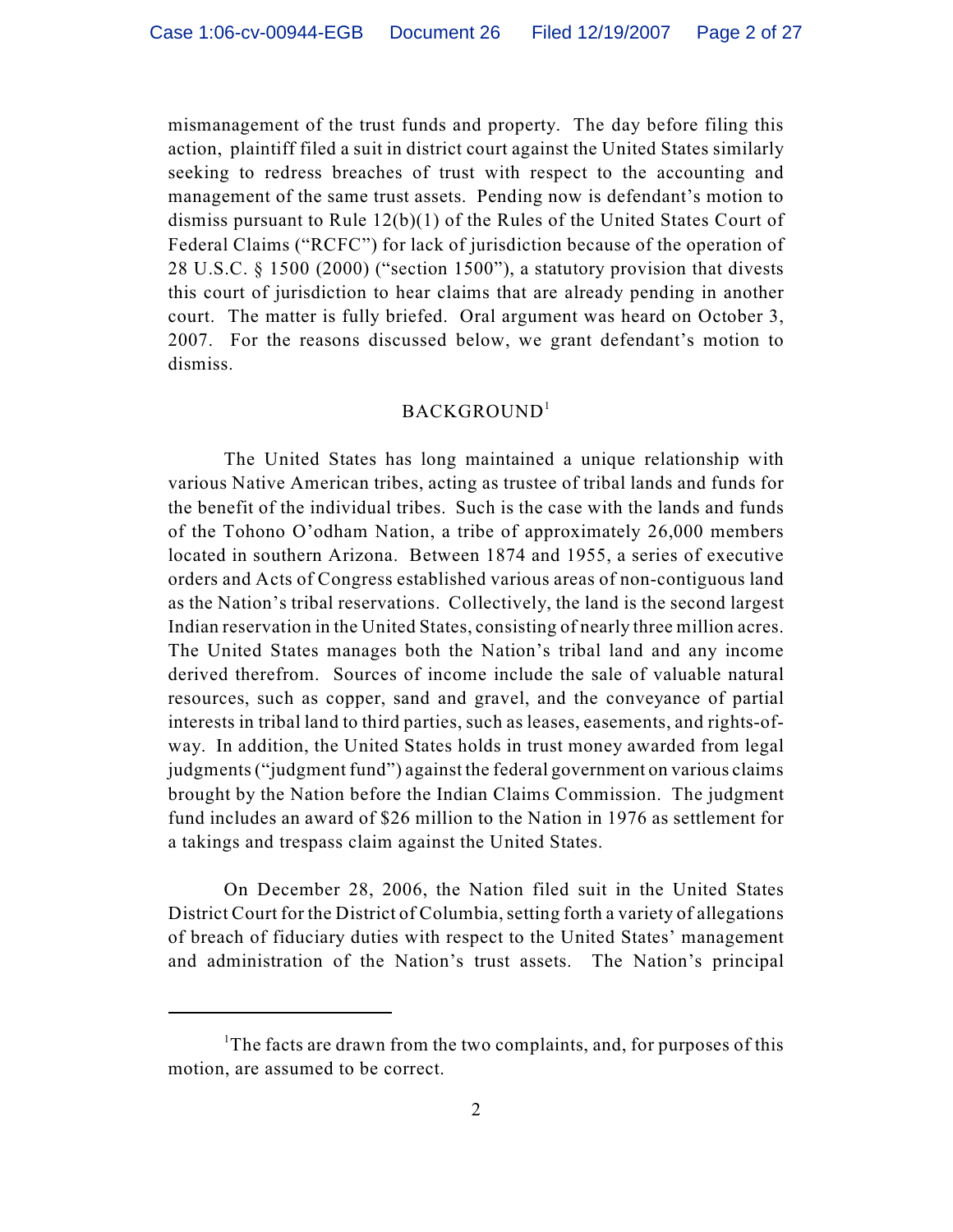complaint is that the United States, as trustee, has "grossly mismanaged and continue[s] to grossly mismanage the trust and [has] failed for over a century to carry out the most basic and fundamental trust duties owed to the Nation." District Compl. ¶ 4. The district court complaint describes various examples of mismanagement, including the United States' failure to provide an adequate accounting of trust assets; failure to maintain an adequate accounting system and adequate trust records; failure to ensure that the trust assets are managed so as to yield a maximum return to the Nation; failure to collect, invest, and disburse trust funds; and improper conversion of trust funds for use by the United States.

As a result of the alleged mismanagement of the trust assets, the Nation argues that it is unable to determine the "true state of its trust assets." *Id*. ¶ 21. Specifically, the Nation is unable to determine the accurate account balances of trust funds, how much money should have been credited to the funds or paid directly to the Nation, how much of the trust property has been converted to the use of the United States, and whether the United States obtained fair market value for the various leases and sales of trust assets. The Nation believes such instances of mismanagement constitute breaches of the United States' fiduciary duties as trustee of the Nation's assets.

The Nation characterizes its district court complaint as "an action to compel federal officials to perform a duty owed to the Nation." *Id*. ¶ 9. The Nation asks the district court for a decree delineating the fiduciary duties owed to the Nation; a decree that the United States has breached those duties; a decree directing the United States to provide a complete, accurate, and adequate accounting of all of the trust assets and to comply with its fiduciary duties; a decree "providing for the restatement of the Nation's trust fund account balances in conformity with this accounting;" and "any additional equitable relief that may be appropriate (e.g. disgorgement, equitable restitution, or an injunction . . .)."<sup>2</sup> *Id*. Prayer for Relief ¶ 6.

 $2$ The Nation also requests a declaration with respect to an accounting report prepared by Arthur Andersen LLP, an accounting firm contracted by the United States in the 1990s to reconcile the Nation's trust accounts. The Nation requests that the district court declare that the Andersen report is not a "complete, accurate, and adequate accounting" of the trust accounts. District Compl. Prayer for Relief ¶ 3.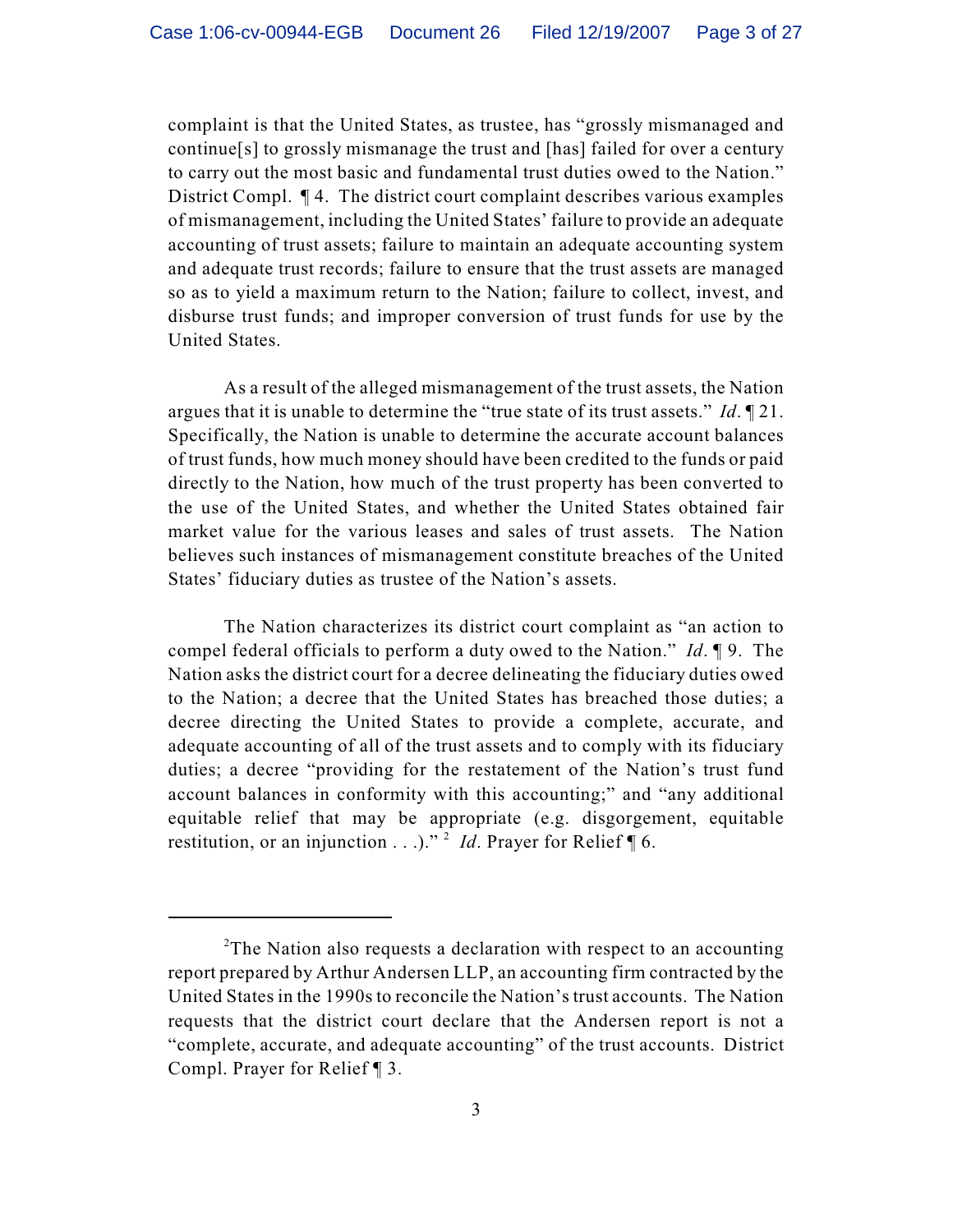On December 29, 2006, the Nation filed suit in this court. In the complaint, the Nation similarly maintains that, for over a century, the United States has owed, and continues to owe, fiduciary duties and responsibilities to the Nation as trust beneficiary. These duties include, *inter alia*, the proper management and administration of the trust; maintaining accurate accounts and adequate records; performing a complete, accurate, and adequate accounting of all trust property for the Nation; maximizing the productivity of the trust assets through reasonably skillful investments; and generally exercising the highest responsibility, care, and skill in the administration of the trust.

The Nation alleges that the United States has "consistently and egregiously failed to comply with these and other fiduciary duties incumbent on a trustee and imposed on the United States." CFC Compl. ¶ 23. The alleged instances of breach include the United States' failure to administer the trust in the interest and for the benefit of the Nation, failure to keep and maintain accurate accounts with respect to the trust assets, failure to preserve the trust assets from loss, failure to collect and deposit trust funds, failure to invest trust assets so as to maximize returns, and failure to refrain from selfdealing with trust assets.

The Nation explains that its action in this court is "for money damages . . . brought to redress gross breaches of trust by the United States . . . as trustee[] of land, mineral resources and other assets." *Id*. ¶ 1. Alleged damages include losses resulting from the United States' failure to obtain fair market value or otherwise compensate the Nation with respect to the removal of natural resources from tribal lands by third parties or the use of tribal lands by third parties in the form of easements, permits, or rights-of-way. The Nation also alleges that it suffered losses from the United States' mismanagement of tribal funds, including the loss of potential investment returns. Accordingly, the Nation requests that the court determine that the United States is liable for the injuries and losses caused by the breaches of fiduciary duty and for a determination of the amount of damages due.

The complaints closely resemble one another. The following table is a side by side comparison of portions of the allegations presented in each complaint: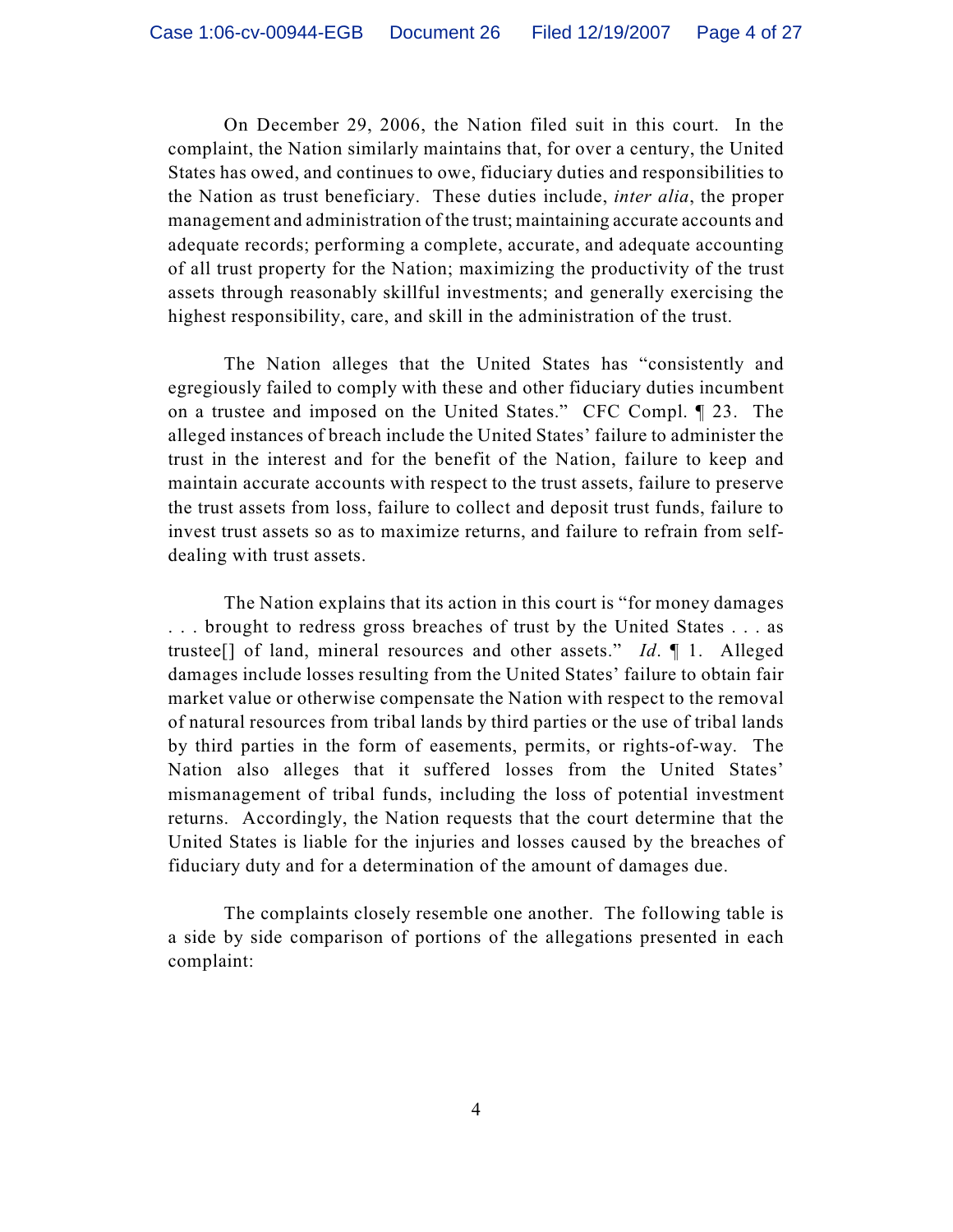| District Court                                                                                                                                                                                                                                                                                                                                                                 | Court of Federal Claims                                                                                                                                                                                                                                                                                                                                                                                                               |
|--------------------------------------------------------------------------------------------------------------------------------------------------------------------------------------------------------------------------------------------------------------------------------------------------------------------------------------------------------------------------------|---------------------------------------------------------------------------------------------------------------------------------------------------------------------------------------------------------------------------------------------------------------------------------------------------------------------------------------------------------------------------------------------------------------------------------------|
| Nature of Action:                                                                                                                                                                                                                                                                                                                                                              | Nature of Action:                                                                                                                                                                                                                                                                                                                                                                                                                     |
| "to seek redress of breaches of trust"<br>by the United States in the<br>management and accounting of<br>trust assets, including funds and<br>lands and to compel the<br>defendants to provide a full and<br>complete accounting of all trust<br>assets and to correct the<br>balances of the [] trust fund<br>accounts to reflect accurate<br>balances." District Compl. ¶ 1. | "for money damages against the<br>United States, brought to redress<br>gross breaches of trust by the<br>United States as trustees of<br>land, mineral resources and other<br>assets " CFC Compl. $\P$ 1.<br>"[T] his case arises out of<br>Defendant's continuing material<br>breaches of statutory, regulatory,<br>and fiduciary duties owed to the<br>Nation and the Nation seeks<br>damages for Defendant's<br>mismanagement" Id. |
| Funds/Assets:                                                                                                                                                                                                                                                                                                                                                                  | Funds/Assets:                                                                                                                                                                                                                                                                                                                                                                                                                         |
| "Involved in this action are funds"<br>and other assets, including<br>approximately 2,900,000 acres of<br>land  ." $Id. \P$ 2.                                                                                                                                                                                                                                                 | The Papago Reservation ("Sells<br>Reservation"): "consists of<br>approximately 2,800,000 acres of<br>land." $Id. \P$ 10.                                                                                                                                                                                                                                                                                                              |
| "These lands comprise a<br>reservation located in the southern<br>most part of the State of Arizona<br>$\therefore$ <i>'' Id</i> .   3.                                                                                                                                                                                                                                        | The San Lucy District ("Gila Bend<br>Indian Reservation"): "consists of<br>approximately 3,800 acres of land."<br>$Id. \P 11.$                                                                                                                                                                                                                                                                                                        |
|                                                                                                                                                                                                                                                                                                                                                                                | The San Xavier District: "consists"<br>of approximately 69,189 acres of<br>land." $Id. \P$ 12.                                                                                                                                                                                                                                                                                                                                        |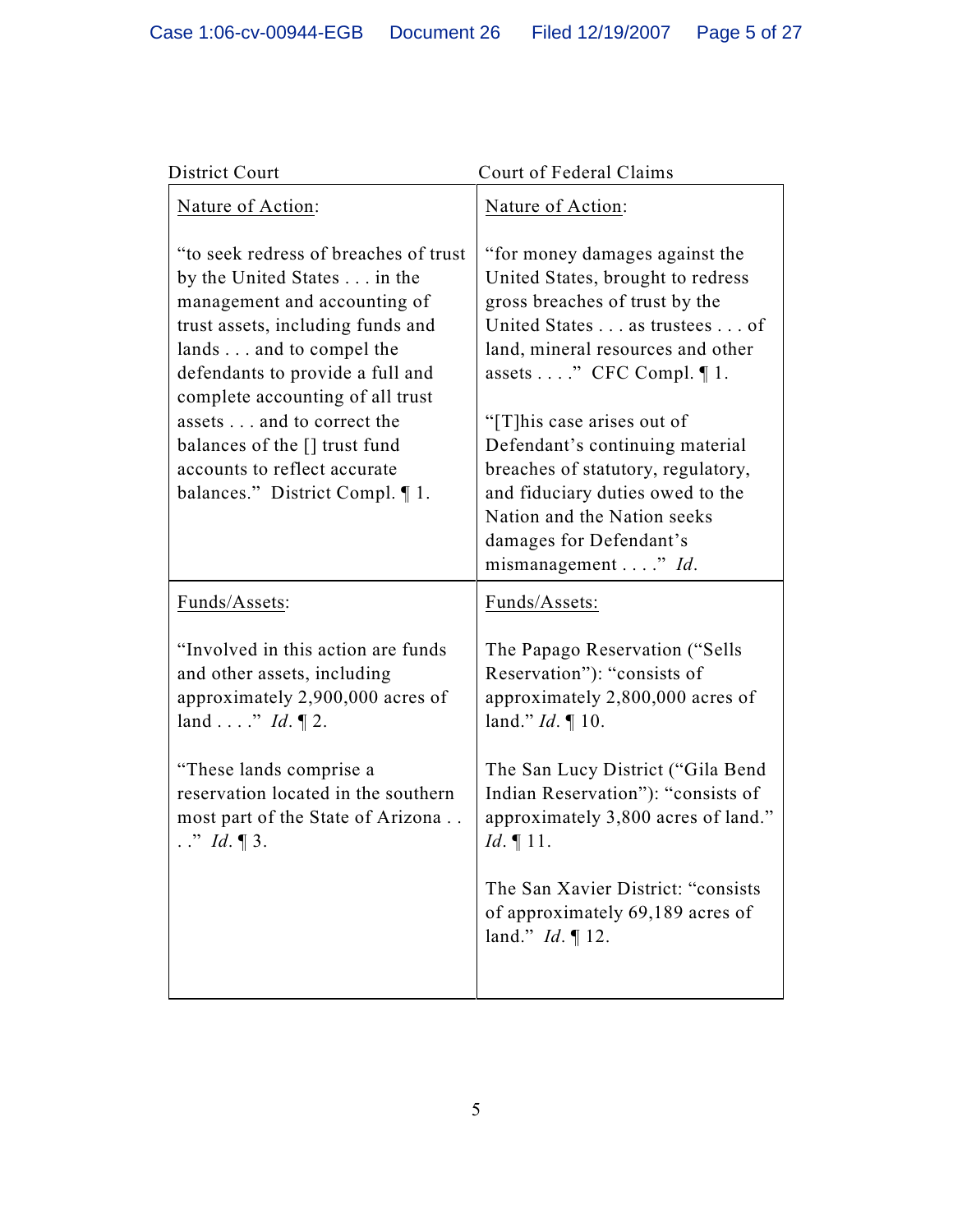| [T]hese lands have produced, <i>inter</i><br><i>alia</i> , copper, other minerals, sand,<br>and gravel, and such trust lands<br>have been leased to third parties<br>and to the government for rights-<br>of-way, business uses, and other<br>purposes." $Id. \P 3$ . | "[T]he mineral rights on the Nation<br>Reservation are managed by the<br>Defendant as trustee " Id. $\P$<br>14.<br>"A substantial portion of the funds"<br>held by the United States in trust<br>. is derived from income from tribal<br>lands." $Id. \P 15$<br>"Income is derived from, <i>inter alia</i> ,<br>the sale of the natural resources and<br>the conveyance of certain interests<br>in the land, including leases, |
|-----------------------------------------------------------------------------------------------------------------------------------------------------------------------------------------------------------------------------------------------------------------------|--------------------------------------------------------------------------------------------------------------------------------------------------------------------------------------------------------------------------------------------------------------------------------------------------------------------------------------------------------------------------------------------------------------------------------|
| "[T] he trust funds are comprised of<br>both judgment funds and funds<br>that receive their trust character as<br>proceeds of trust property,<br>specifically the lease and sale of<br>resources or lands" Id. $\P$ 2.                                                | easement, and rights of ways." Id.<br>$\P 16.$<br>"Additional assets held in trust by<br>the United States are derived<br>from a judgment on various claims<br>brought by the Nation against the<br>United States [T]he Indian<br>Claims Commission approved a<br>settlement award of \$26 million<br>$(\$26,000,000)$ on behalf of the                                                                                        |
|                                                                                                                                                                                                                                                                       | Nation " $Id. \P$ 17.                                                                                                                                                                                                                                                                                                                                                                                                          |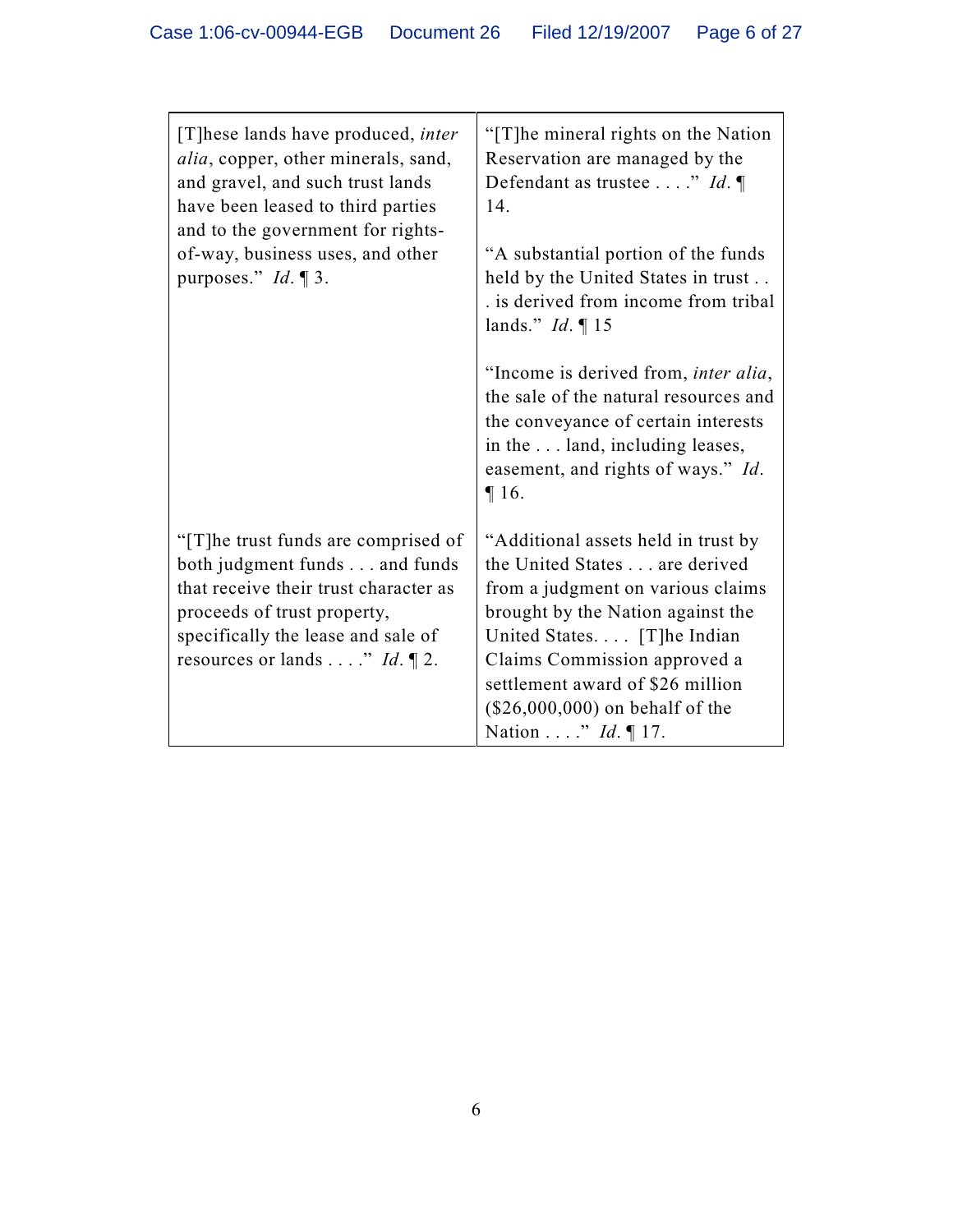| Trust Obligations:                                                                                                                                                                                                                                                                                                                                                                                                                                                                                                                                                                                                                 | Trust Obligations:                                                                                                                                                                                                                                                                                                                                                                                                                                                                                                                                                                                                            |
|------------------------------------------------------------------------------------------------------------------------------------------------------------------------------------------------------------------------------------------------------------------------------------------------------------------------------------------------------------------------------------------------------------------------------------------------------------------------------------------------------------------------------------------------------------------------------------------------------------------------------------|-------------------------------------------------------------------------------------------------------------------------------------------------------------------------------------------------------------------------------------------------------------------------------------------------------------------------------------------------------------------------------------------------------------------------------------------------------------------------------------------------------------------------------------------------------------------------------------------------------------------------------|
| "The United States unquestionably"<br>owes substantial fiduciary<br>obligations to the Nation with<br>respect to the management and<br>administration of the Nation's trust<br>funds and other assets." $Id. \P$ 12.<br>"Because the United States holds"<br>the Nation's tribal lands and other<br>assets in trust, it has assumed the<br>fiduciary obligations of a trustee."<br>$Id. \P 15.$                                                                                                                                                                                                                                    | "Because the United States engages"<br>in pervasive management and<br>control of the Nation's tribal assets<br>pursuant to federal statutes and<br>regulations, the government has<br>assumed the fiduciary obligations<br>of a trustee." $Id. \P 18$                                                                                                                                                                                                                                                                                                                                                                         |
| "The longstanding trust"<br>relationship between the United<br>States and the Nation and the<br>United States' resulting fiduciary<br>duties are rooted in and derived<br>from numerous statutes and<br>regulations." $Id. \P 16$ (followed by<br>a list of statutory and regulatory<br>provisions).<br>"The statutes, regulations, and<br>executive orders giving rise to the<br>United States' fiduciary duties<br>provide the 'general contours' of<br>those duties, but the more specific<br>details are filled in through<br>reference to general trust law and<br>'defined in traditional equitable<br>terms." $Id. \P 18$ . | "The century-long trust relationship"<br>between the United States and the<br>Nation, and the resultant fiduciary<br>responsibilities incumbent on the<br>United States, are rooted in and<br>derived from a number of statutes,<br>regulations and executive orders."<br><i>Id.</i> $\P$ 19 (followed by a list of<br>statutory and regulatory<br>provisions).<br>"The statutes, regulations, and<br>executive orders giving rise to the<br>United States' fiduciary duties<br>provide the 'general contours' of<br>those duties, but the details are<br>filled in through reference to<br>general trust law." $Id. \P 21$ . |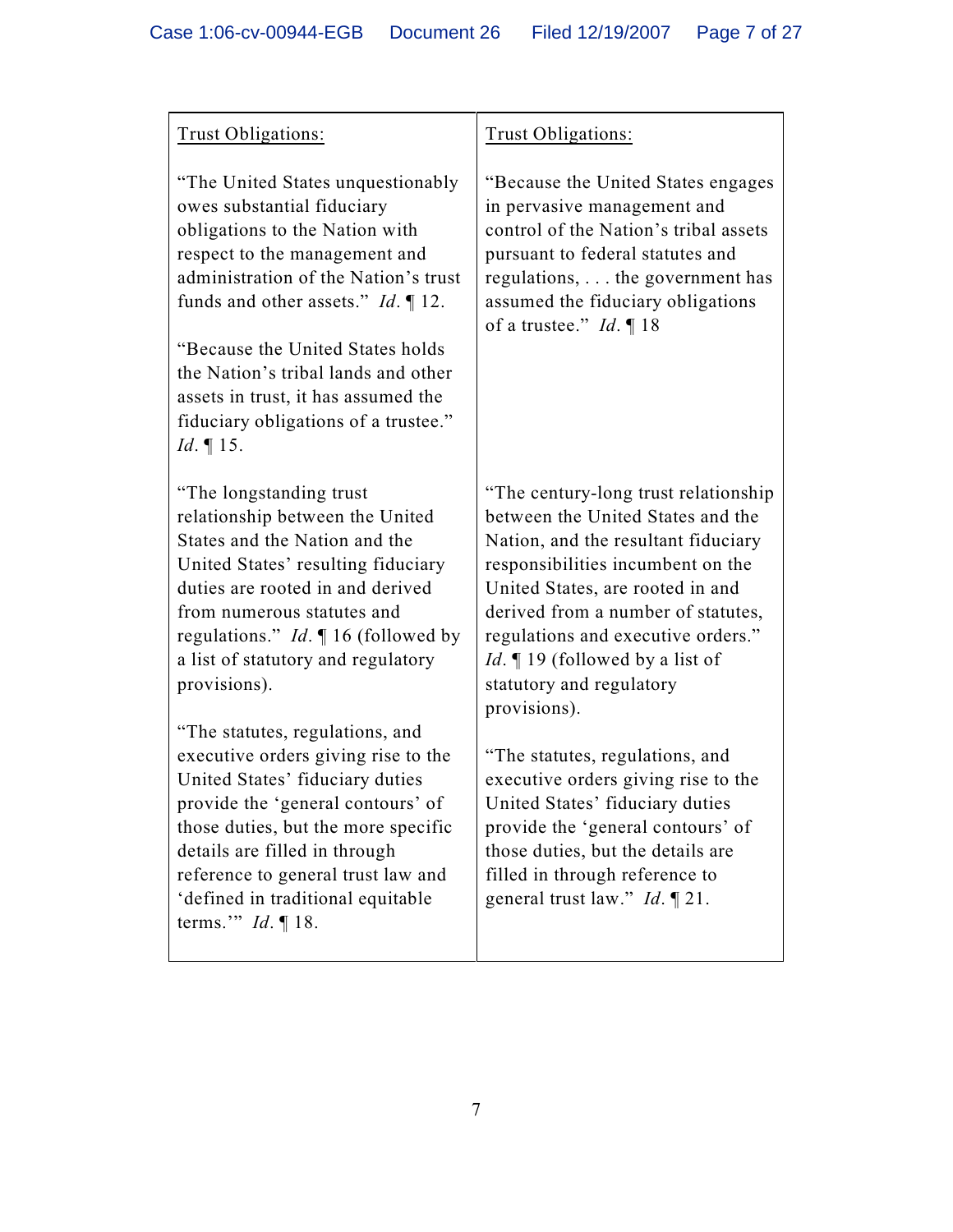| "These duties include the duty"<br>to:                                                                                                                                                                                                                        | "These duties include the duty"<br>to:                                                                                                                                                                                                                                               |
|---------------------------------------------------------------------------------------------------------------------------------------------------------------------------------------------------------------------------------------------------------------|--------------------------------------------------------------------------------------------------------------------------------------------------------------------------------------------------------------------------------------------------------------------------------------|
| (a) a complete, accurate, and<br>adequate historical accounting of<br>all the trust property, with such<br>accounting containing sufficient<br>information to enable the Nation to<br>readily ascertain whether the trust<br>has been faithfully carried out; | "c. Keep and render clear and<br>accurate accounts with respect to<br>the administration of the trust, by<br>maintaining adequate books and<br>records with respect to the trust<br>property $\dots;$                                                                                |
| (b) Maintain adequate books and<br>records with respect to the trust<br>property $\dots;$                                                                                                                                                                     | d. Furnish a complete, accurate,<br>and adequate historical accounting<br>of all the trust property, with such<br>accounting containing sufficient<br>information to enable the Nation to<br>readily ascertain whether the trust<br>has been and is being faithfully<br>carried out; |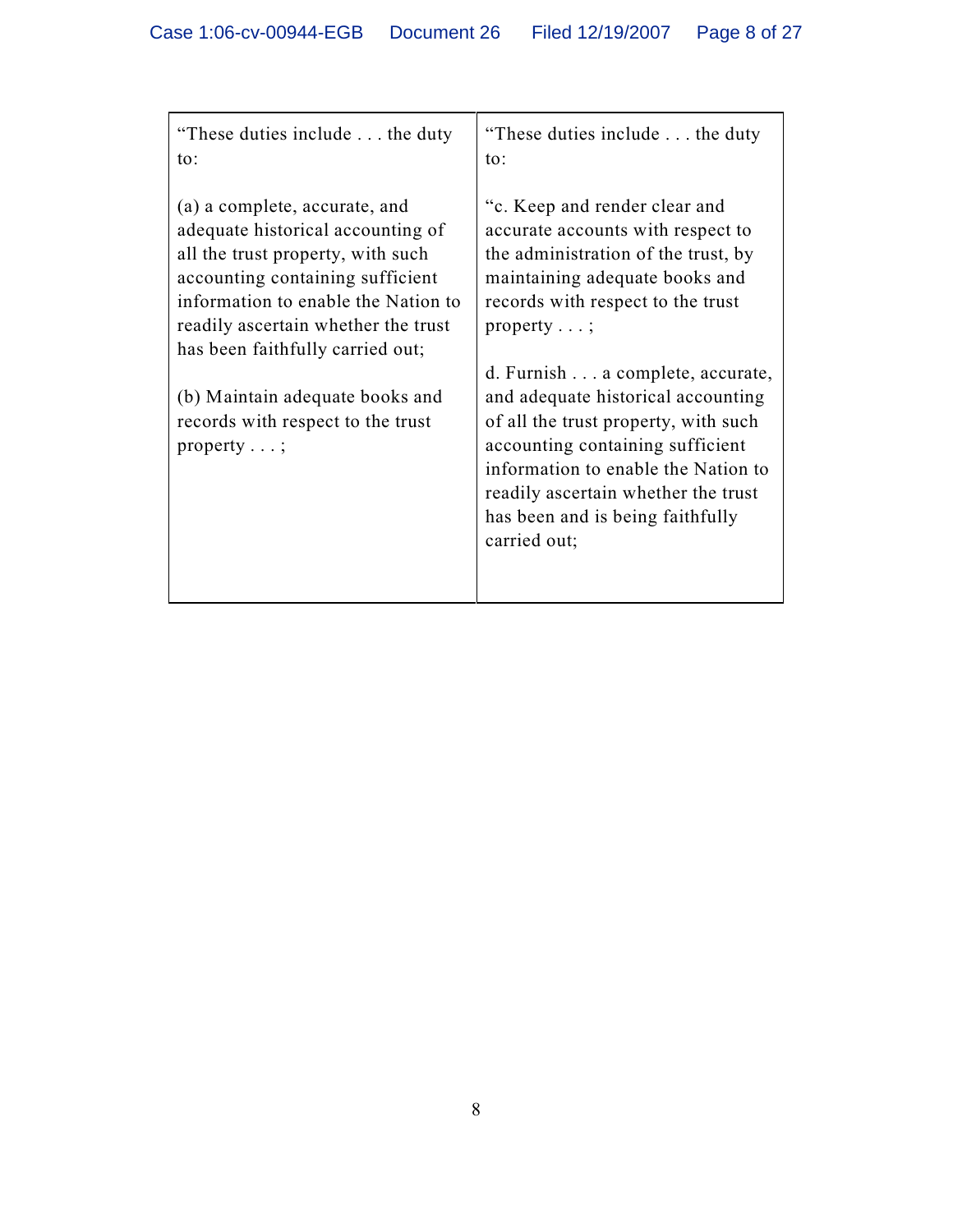| (c) Refrain from self dealing or<br>otherwise benefitting from<br>management of the trust property;           | e. Exercise the 'highest<br>responsibility,' care and skill in the<br>administration of the trust; |
|---------------------------------------------------------------------------------------------------------------|----------------------------------------------------------------------------------------------------|
| $(d) \ldots$ [P] reserve and protect trust<br>property;                                                       | f. Preserve the trust assets $\dots$ ;                                                             |
| (e) $[E]$ nforce claims held by the<br>trust;                                                                 | g. Keep the trust assets of the<br>Nation separate from [non-trust]<br>property];                  |
| (f) Use reasonable skill and care to                                                                          |                                                                                                    |
| invest and deposit trust funds in<br>such a way as to maximize the<br>productivity of trust property $\dots;$ | h. Properly collect and deposit the<br>trust funds of the Nation;                                  |
| and                                                                                                           | i. $\ldots$ [U]sing reasonable skill and<br>care to invest and deposit trust                       |
| $(g) \dots$ [E] nsure that trust property                                                                     | funds in such a way as to maximize                                                                 |
| is used for its highest and best use."                                                                        | the productivity of trust property                                                                 |
| <i>Id.</i> 19.                                                                                                | $\therefore$ and                                                                                   |
|                                                                                                               | j. Refrain from self-dealing"<br><i>Id.</i> $\P$ 22.                                               |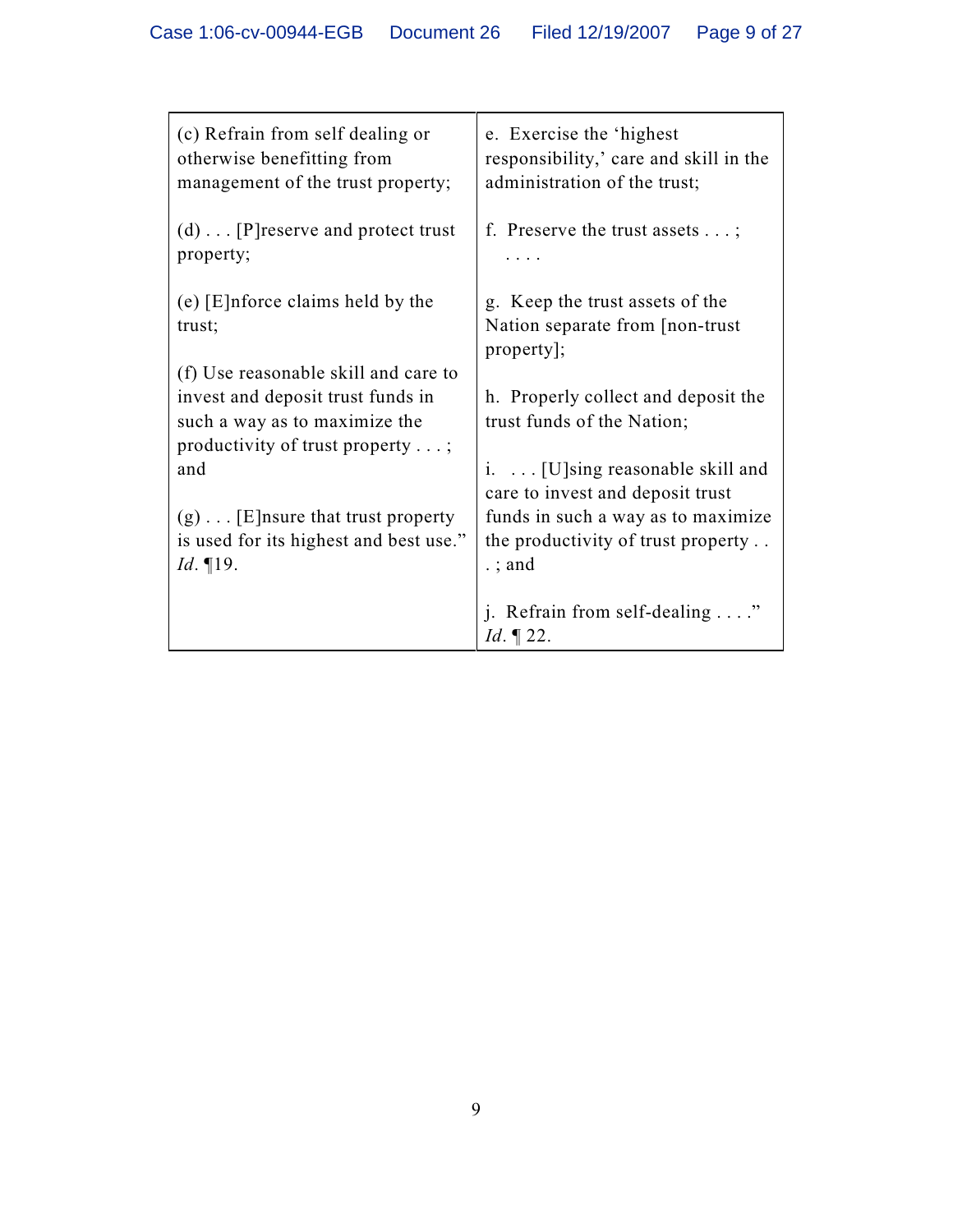| <b>Breaches of Trust:</b>                                                                                                                                          | <b>Breaches of Trust:</b>                                                                                                                                  |
|--------------------------------------------------------------------------------------------------------------------------------------------------------------------|------------------------------------------------------------------------------------------------------------------------------------------------------------|
|                                                                                                                                                                    |                                                                                                                                                            |
| "The United States has<br>consistently and egregiously failed<br>to comply with these and other<br>fiduciary obligations and continues<br>to do so." $Id. \P 20$ . | "The United States has consistently<br>and egregiously failed to comply<br>with these and other fiduciary<br>duties incumbent on a trustee"<br>$Id. \P 23$ |
| "Its breaches of trust include :                                                                                                                                   | "These breaches of trust include                                                                                                                           |
| (a) Failure to provide and<br>unconscionably delaying the<br>performance of a complete,<br>accurate, and adequate accounting<br>of trust property;                 | a. Failure to properly administer<br>the trust for the benefit of the<br>Nation;                                                                           |
| (b) Failure to maintain adequate<br>books and records ;                                                                                                            | c. Failure to keep and render clear<br>and accurate accounts ;                                                                                             |
| (c) Failure to refrain from self-<br>dealing $\ldots$ ;                                                                                                            | d. Failure to furnish complete and<br>accurate information ;                                                                                               |
| (d) Failure to $\ldots$ preserve and<br>protect trust property;                                                                                                    | e. Failure to exercise the 'highest<br>responsibility,' care, and skill in the<br>administration of the trust;                                             |
| (e) Failure to $\ldots$ bring and enforce                                                                                                                          |                                                                                                                                                            |
| claims held by the trust;                                                                                                                                          | f. Failure to preserve the trust<br>assets $\ldots$ ;                                                                                                      |
| (f) Failure to invest and deposit<br>trust funds to maximize the<br>productivity of trust property;<br>(g) Failure to ensure that trust                            | g. Failure to keep trust assets of<br>the Nation separate from [non-trust]<br>property];                                                                   |
| assets are used for their highest and<br>best use." Id.                                                                                                            | h. Failure to properly collect and<br>deposit the trust funds of the<br>Nation;                                                                            |
|                                                                                                                                                                    | i. Failure to make the assets of the<br>trust productive ;                                                                                                 |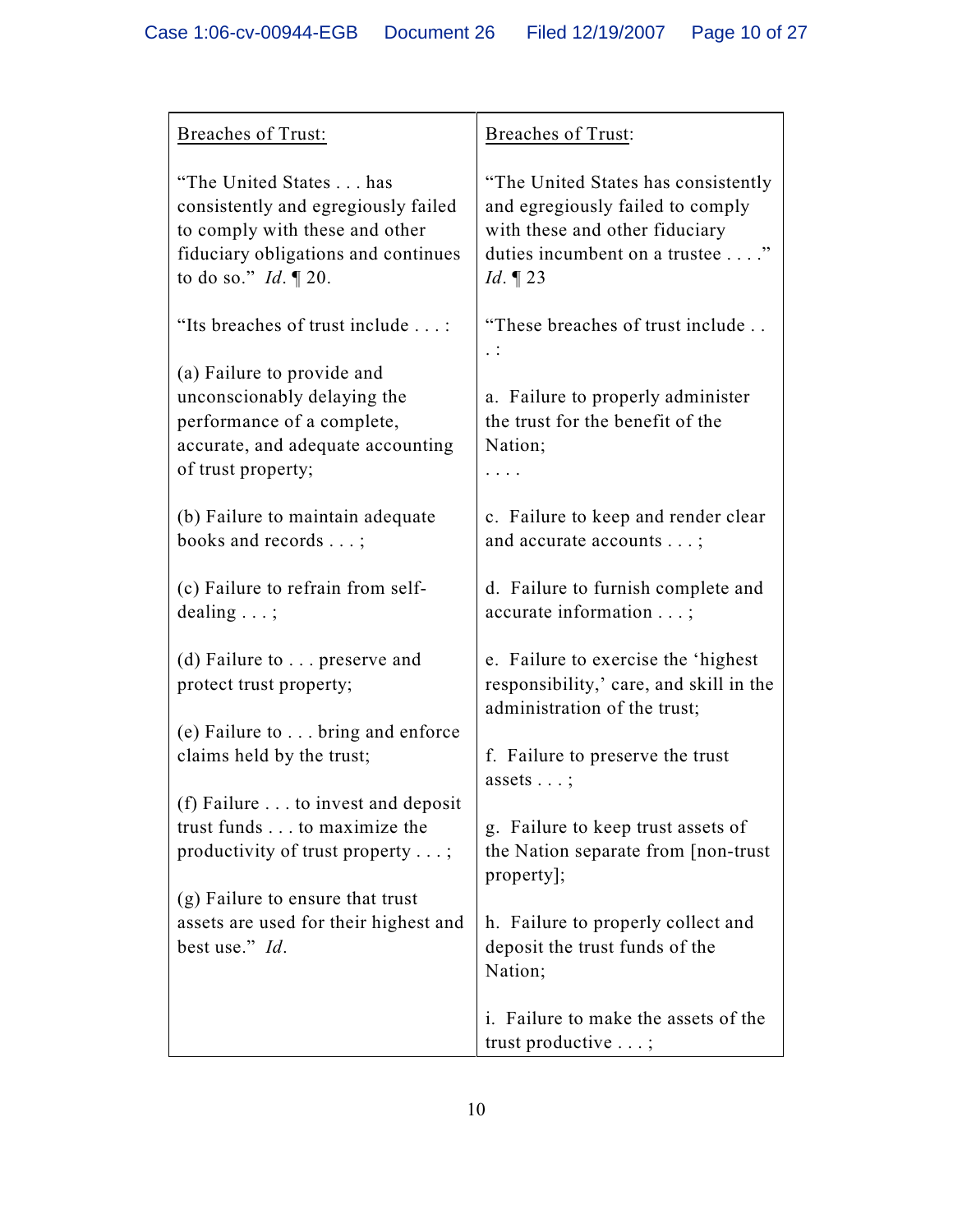|                                                                                                                                                                                                                                                                                                                                                                                                                                                                                              | j. Failure to invest and deposit<br>trust funds in such a way as to<br>maximize the productivity of trust<br>property $\dots$ ; and                                                                                                                                                                                                                                                                                                                                                                                                                                                                                                                                                                   |
|----------------------------------------------------------------------------------------------------------------------------------------------------------------------------------------------------------------------------------------------------------------------------------------------------------------------------------------------------------------------------------------------------------------------------------------------------------------------------------------------|-------------------------------------------------------------------------------------------------------------------------------------------------------------------------------------------------------------------------------------------------------------------------------------------------------------------------------------------------------------------------------------------------------------------------------------------------------------------------------------------------------------------------------------------------------------------------------------------------------------------------------------------------------------------------------------------------------|
|                                                                                                                                                                                                                                                                                                                                                                                                                                                                                              | k. Failure to refrain from self-<br>dealing " $Id$ .                                                                                                                                                                                                                                                                                                                                                                                                                                                                                                                                                                                                                                                  |
| Counts I-II:                                                                                                                                                                                                                                                                                                                                                                                                                                                                                 | Counts I-III:                                                                                                                                                                                                                                                                                                                                                                                                                                                                                                                                                                                                                                                                                         |
| "Specifically, the defendants have,<br><i>inter alia</i> , failed to provide the<br>Nation with a complete, accurate,<br>and adequate accounting of the<br>Nation's trust assets" Id. $\mathbb{I}$ 36.<br>"The Nation is entitled to a further<br>declaration that the defendants<br>have breached the fiduciary duties<br>they owe to the Nation by, <i>inter</i><br><i>alia</i> , failing to provide the Nation<br>with a complete, accurate, and<br>adequate accounting " Id. $\P$<br>38. | "The United States, as trustee, has<br>never provided the Nation a<br>complete and accurate accounting<br>of the revenue the United States<br>collected or was required to collect<br>under mineral leases and permits."<br><i>Id.</i> $\P$ 28.<br>"Defendant breached its fiduciary<br>duty by failing to lease such<br>property interest for fair market<br>value and failing to collect fair and<br>reasonable compensation for the<br>benefit of the Nation." $Id. \P$ 29.<br>"The Nation is entitled to a money"<br>damage award against the United<br>States from its mismanagement of<br>the Nation's mineral resources in<br>an amount to be proven at trial."<br><i>Id.</i> $\llbracket 30.$ |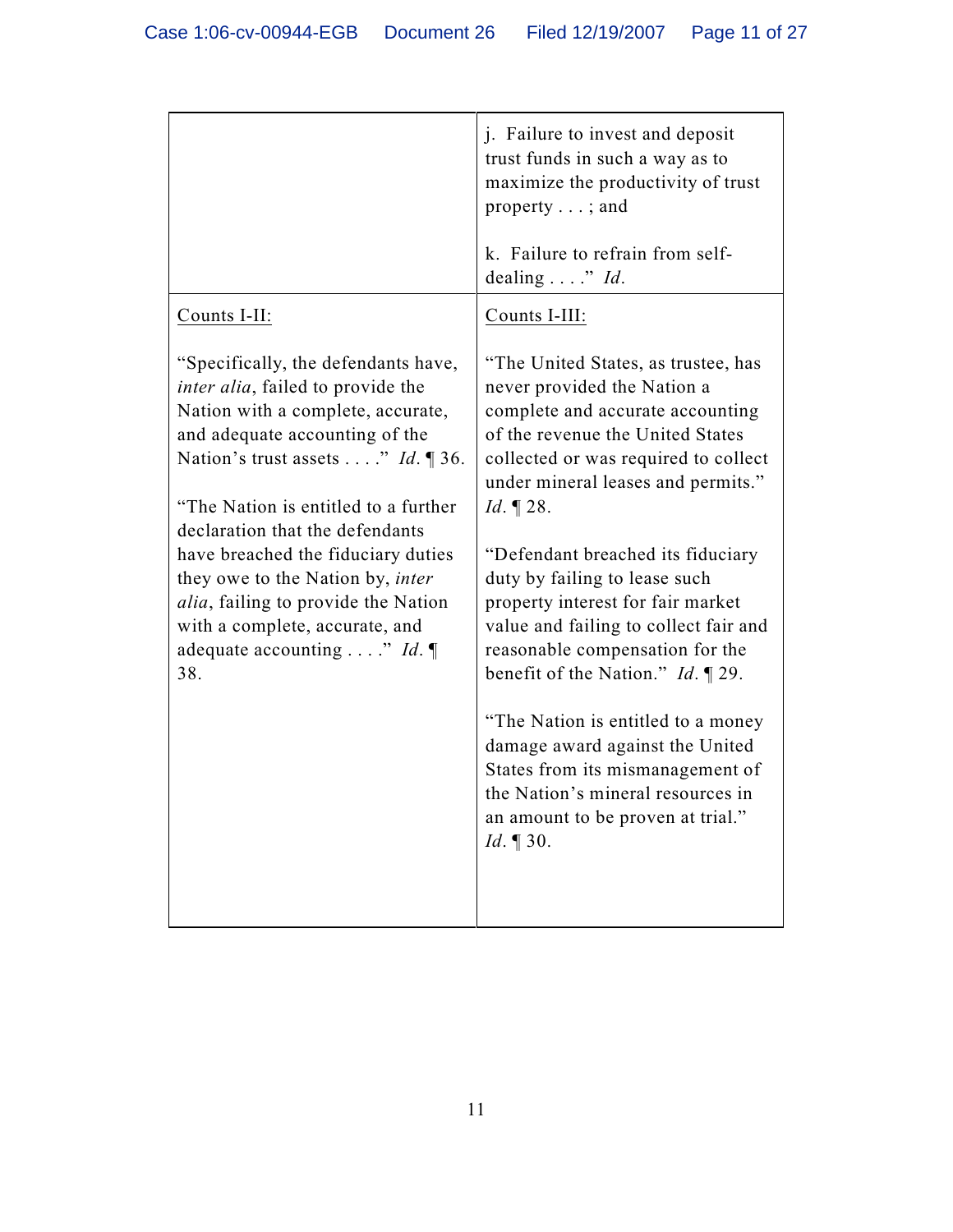"The Nation is entitled to a further declaration (1) delineating the defendants' fiduciary duties to, among other things, enable proper discharge of their accounting obligation and (2) finding that the defendants have breached their duties so declared." *Id*. ¶ 39.

"The Nation is entitled to injunctive relief directing the defendants to provide a complete, accurate, and adequate accounting of the Nation's trust assets . . . and to comply with all other fiduciary duties as determined by this Court." *Id*. ¶ 42.

"The Nation is further entitled to make exceptions and objections to the accounting provided, to a restatement of their trust fund account balances in conformity with the ultimate and complete accounting, and to any additional equitable relief that may be appropriate (e.g., disgorgement, equitable restitution, or an injunction . . . )." *Id*. ¶ 43.

"The nation is entitled to a money damage award against the United States from its mismanagement of the Nation's mineral resources in an amount to be proven at trial." *Id*. ¶ 30.

"The United States, as trustee, has never provided the Nation a complete and accurate accounting of the revenue the United States collected or was required to collect, in granting easements and rights of way and leasing tribal properties." *Id*. ¶ 33.

"Defendant breached its fiduciary duty to lease such property interests . . . for fair market value, and to collect fair and reasonable compensation for the benefit of the Nation." *Id*. ¶ 34.

"The Nation is entitled to a money damage award against the United States arising from its mismanagement of the non-mineral interests in the Nation's trust land . . . ." *Id*. ¶ 35.

"At no time has the United States provided the Nation a complete and accurate accounting of judgment funds held in trust for its benefit." *Id*. ¶ 38.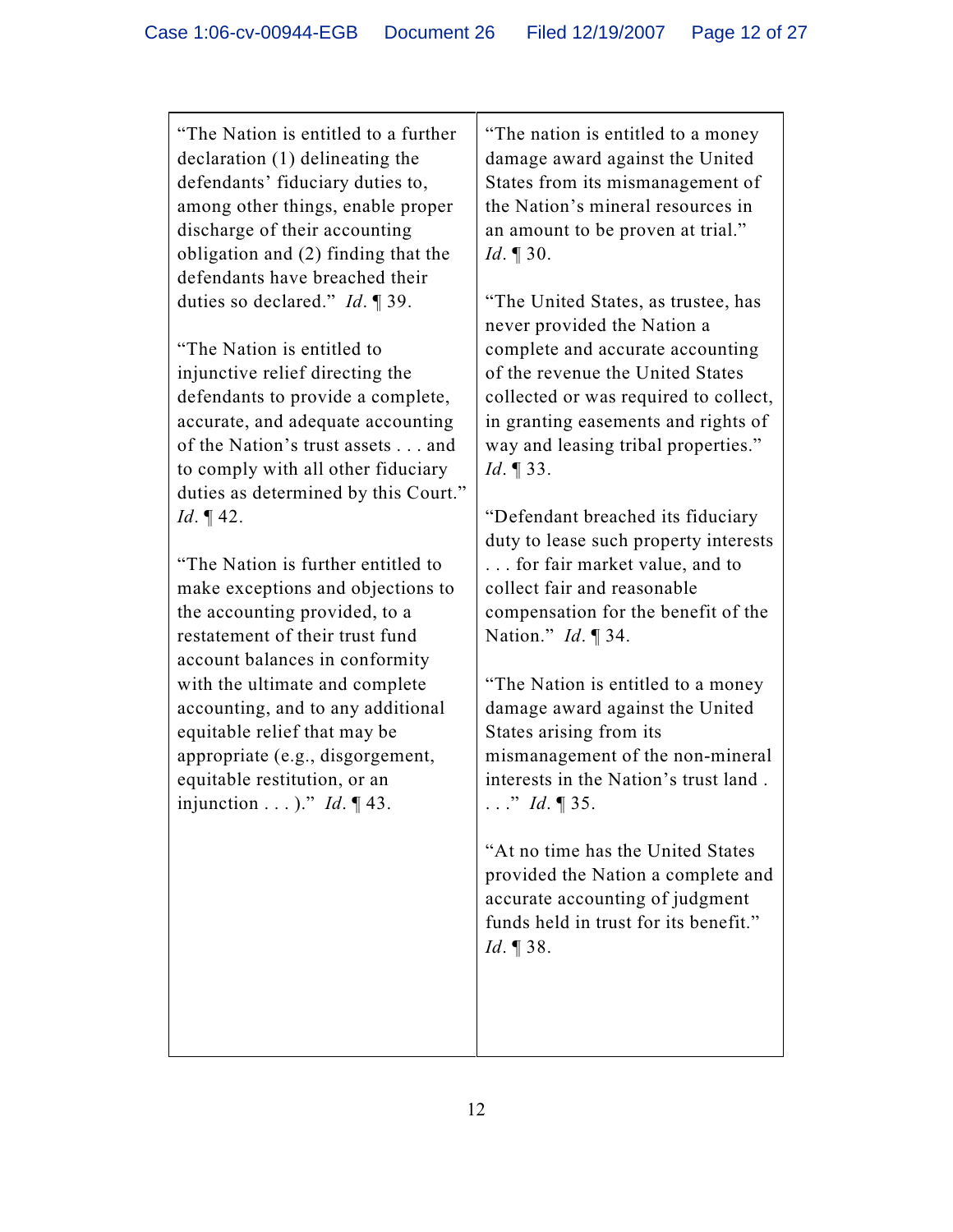| "The Nation is entitled to further"<br>injunctive relief directing the<br>defendants to bring themselves into<br>conformity with their fiduciary<br>obligations and otherwise address<br>breaches of trust found by the<br>Court." <i>Id.</i> 144.                                                                                                                                                                                                                                                                                            | "[T]he United States has failed to<br>invest, and continues to fail to<br>invest, the principal and earnings of<br>judgment funds held in trust, in a<br>timely manner." $Id. \P 39$ .<br>"[T]he United States has failed to<br>invest trust funds to obtain the<br>maximum investment returns<br>possible" Id. |
|-----------------------------------------------------------------------------------------------------------------------------------------------------------------------------------------------------------------------------------------------------------------------------------------------------------------------------------------------------------------------------------------------------------------------------------------------------------------------------------------------------------------------------------------------|-----------------------------------------------------------------------------------------------------------------------------------------------------------------------------------------------------------------------------------------------------------------------------------------------------------------|
| Prayer for Relief:                                                                                                                                                                                                                                                                                                                                                                                                                                                                                                                            | Prayer for Relief:                                                                                                                                                                                                                                                                                              |
| "For a decree construing the trust"<br>obligations of the defendants to the<br>Nation, including but not limited<br>to, the duty to provide a complete,<br>accurate, and adequate accounting.<br>$\ldots$ " <i>Id.</i> Prayer for Relief ¶ 1.<br>"For a decree that the United States"<br>has been in breach of its trust<br>obligations , specifically<br>including, <i>inter alia</i> , its fiduciary<br>duty to provide a complete,<br>accurate, and adequate accounting<br>of all trust assets " <i>Id</i> . Prayer<br>for Relief $\P$ 2. | "For a determination that the<br>Defendant is liable to the Nation in<br>damages for the injuries and losses<br>caused as a result of Defendant's<br>breaches of fiduciary duty." Id.<br>Prayer for Relief $\P$ 1.                                                                                              |
| "For a decree delineating the<br>fiduciary duties owed by the<br>defendants to the Nation with<br>respect to the management and<br>administration of the trust assets<br>belonging to the Nation." Id.<br>Prayer for Relief $\P$ 4.                                                                                                                                                                                                                                                                                                           |                                                                                                                                                                                                                                                                                                                 |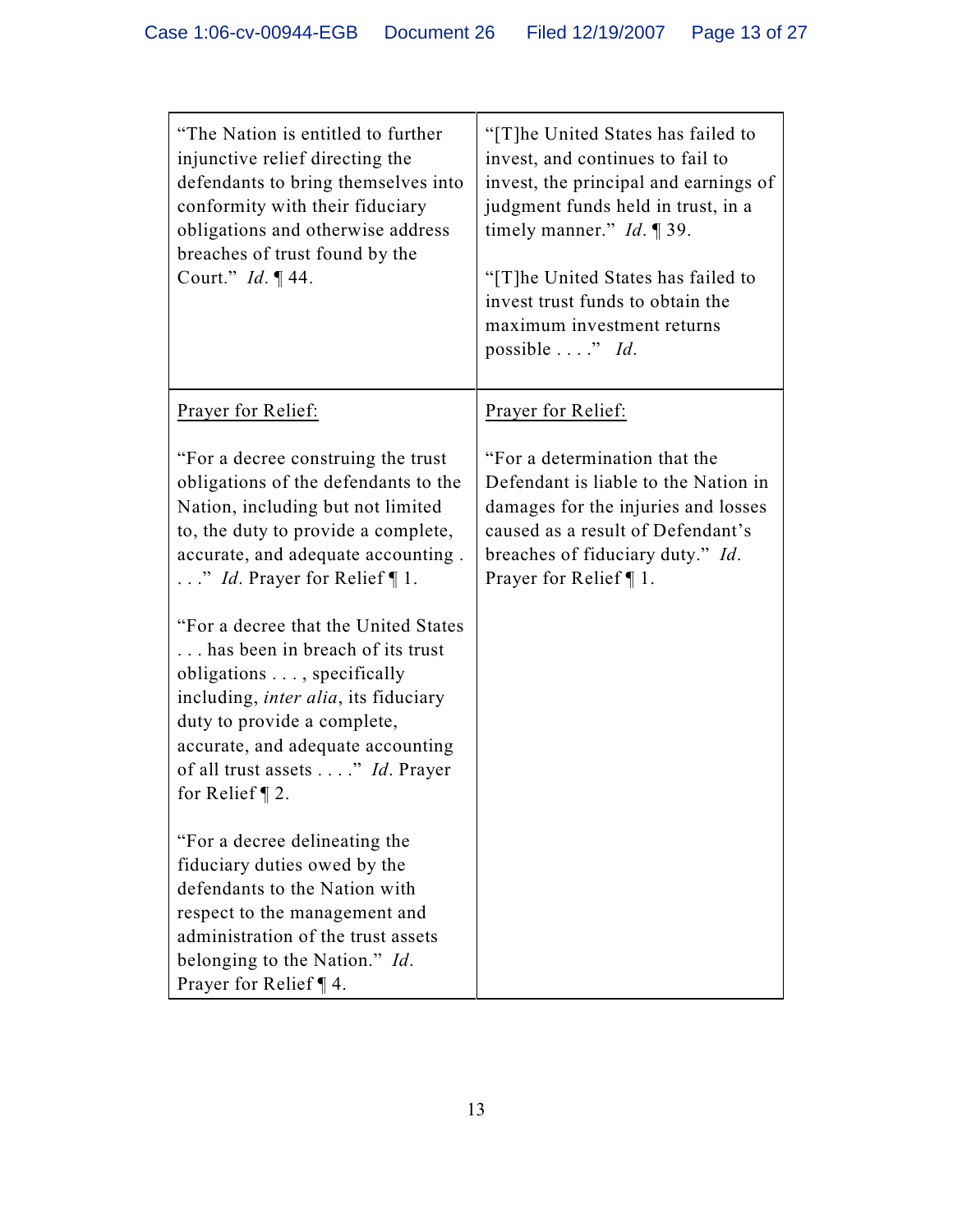| "For a decree providing for the<br>restatement of the Nation's trust<br>fund account balances in<br>conformity with this accounting, as<br>well as any additional equitable                               | "For a determination of the amount"<br>of damages due the Nation plus<br>interest " <i>Id</i> . Prayer for Relief<br>$\P 2.$ |
|-----------------------------------------------------------------------------------------------------------------------------------------------------------------------------------------------------------|------------------------------------------------------------------------------------------------------------------------------|
| relief that may be appropriate (e.g.,<br>disgorgement, equitable restitution,<br>or an injunction directing the<br>trustee to take action against third<br>parties). <i>Id.</i> Prayer for Relief $\P$ 6. | "For such other and further relief as<br>the Court deems just and<br>appropriate." <i>Id.</i> Prayer for Relief<br>$\P$ 4.   |

The two complaints clearly involve the same parties, the same trust corpus, the same asserted trust obligations, and the same asserted breaches of trust over the same period of time. The only apparent difference in the complaints is the focus in the district court on the equitable remedy of a trust accounting and, in this court, on money damages. We use the term "focus" advisedly. Despite its apparent emphasis on an accounting, the district court complaint specifically seeks money (disgorgement, restatement of accounts, and restitution). The complaint here, although focusing on money damages, alleges a breach through failure to provide an adequate trust accounting and it seeks relief which, as explained below, will require an accounting in aid of judgment. Whether the differences in focus are sufficient, under section 1500 jurisprudence, to prevent the overwhelming similarities from triggering the jurisdictional bar is discussed below.

#### DISCUSSION

#### *The Jurisdiction of the Two Courts*

This court has jurisdiction under the Indian Tucker Act, 28 U.S.C. § 1505 (2000), to allow Native American tribes the right to bring suit in the Court of Claims like any other plaintiff. *United States v. White Mountain Apache Tribe*, 537 U.S. 465, 472 (2003) ("the Indian Tucker Act, confers a like waiver for Indian tribal claims that 'otherwise would be cognizable in the Court of Federal Claims if the claimant were not an Indian tribe'"). This is only a jurisdictional grant to the court, however. Like the general Tucker Act, 28 U.S.C. § 1491 (2000), it is not the substance of the cause of action; that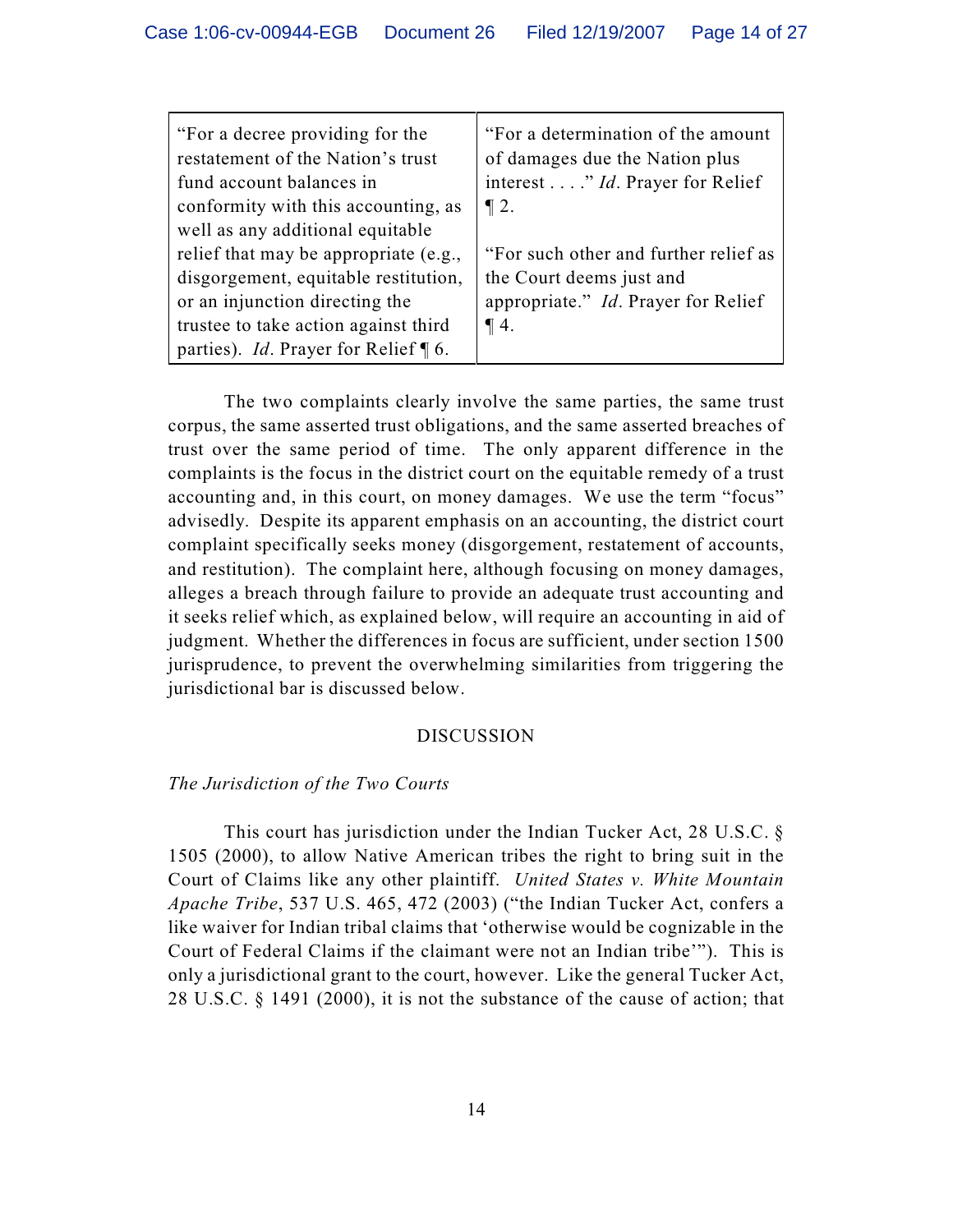must be found elsewhere in law.<sup>3</sup> In Indian trust accounting cases, absent a special jurisdictional statute, a common device in the past century, the substantive right must be found in statutes from which a trust relationship can be inferred, and one which can reasonably be construed to imply a money remedy for breach. *See United States v. Mitchell*, 463 U.S. 206 (1983).

Under none of its broader jurisdictional grants does this court have general equitable powers. This means, as plaintiff correctly points out, that the court cannot simply order an accounting as stand-alone relief. Instead, "the court has the power to require an accounting in aid of its jurisdiction to render a money judgment on that claim." *Klamath & Modoc Tribes v. United States*, 174 Ct. Cl. 483, 490-91 (1966); *see also The American Indians Residing on Maricopa-Ak Chin Reservation v. United States*, 229 Ct. Cl. 167, 169 (1981). It is presumably this power which plaintiff invokes in its complaint here, when, for example, it recites that,

the United States, as trustee, has never provided the Nation a complete and accurate accounting of the revenue the United States collected . . . under mineral leases and permits. . . . Defendant breached its fiduciary duty by failing to lease such property interest for fair market value . . . . The Nation is entitled to a money damage award against the United States arising from its mismanagement of the Nation's mineral resources in an amount to be proven at trial.

CFC Compl. ¶¶ 28-30.

Assuming that the plaintiff persuades this court that the statutory framework gives rise to a trust, the breach of which is remediable by the payment of money, the court then will have to hear detailed evidence from both sides about how the United States performed as trustee. The United States, as trustee, would have to meet plaintiff's prima facie case of breach with a full accounting for its conduct. In short, assuming this action were to proceed in this court, and plaintiff satisfied its burdens of proof, what would ensue would amount to an accounting, albeit in aid of judgment.

 $3$ "It is enough, then, that a statute creating a Tucker Act right be reasonably amenable to the reading that it mandates a right of recovery in damages." *White Mountain Apache*, 537 U.S. at 473.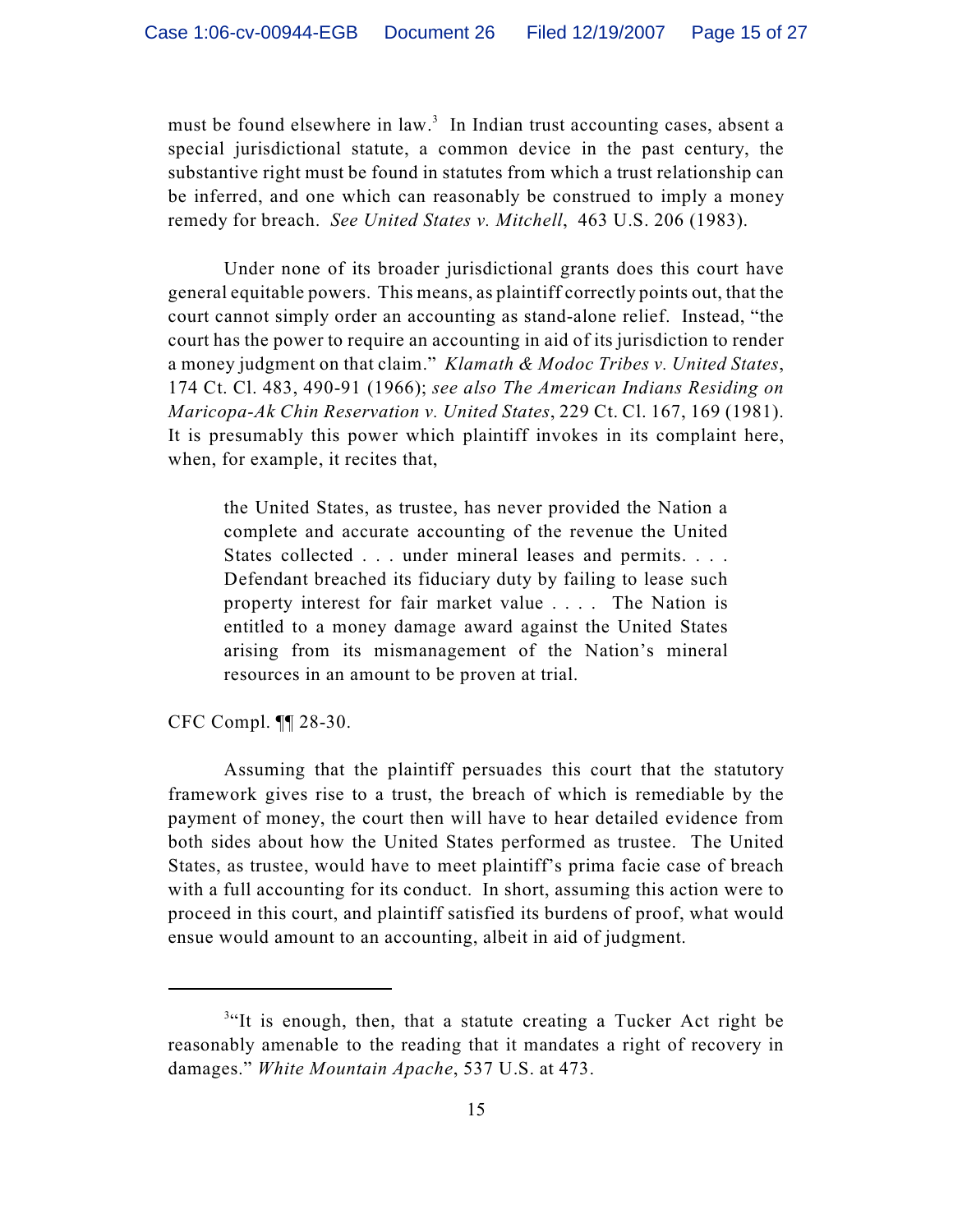As to the district courts, Congress enacted a statute in 1966 giving them jurisdiction to hear suits brought by tribes arising under the Constitution, laws or treaties of the United States. *See* 28 U.S.C. § 1362 (2000) ("section 1362"). Native American tribes thus may bring suit in district court like any other plaintiff. *See Sac & Fox Nation of Okla. v. Cuomo*, 193 F.3d 1162, 1165 n.3 (10th Cir. 1999) ("[28 U.S.C. § 1362] affords jurisdiction of suits by Indian Tribes that involve federal questions"). Like the Tucker Act and the Indian Tucker Act, section 1362 has been treated as waiving sovereign immunity but not creating a cause of action. The cause of action must come from some other provision in law that is within the jurisdiction of the district court. In this case, plaintiff cites 28 U.S.C. § 1331 ("section 1331") (federal question jurisdiction) and 5 U.S.C. § 706 (actions under the Administrative Procedures Act).

Judicial review under the Administrative Procedures Act ("APA"), 5 U.S.C. §§ 500 *et seq.* (2000), is available "when there is no other adequate remedy in a court." *Id*. § 704. Jurisdiction is unavailable, however, under the APA when the action seeks "money damages." *See id*. § 702. Presumably, this is what prompts plaintiff to urge us to ignore as "non-operative" those portions of the district court complaint that appear to seek money. It is unclear, however, whether plaintiff genuinely does not seek any monetary relief from the district court, or if plaintiff wants monetary relief but views it as different than what is available here and thus not problematic under the APA. During oral argument, the court asked plaintiff's counsel if plaintiff would be willing to disavow monetary relief in the district court. Counsel declined to do so:

[T]he government says that equitable remedies, like disgorgement and restitution, are monetary relief. We think that's dead wrong, but if that's what they mean by "monetary relief," then I can't agree that we're not seeking those equitable – what we view as equitable and they view as monetary – then I certainly can't agree that we're not seeking that in District Court. We are entitled to the full panoply of remedies that a court of equity has.

Tr. 37-38, Oct. 3, 2007. This is consistent with the district court prayer for relief, in which plaintiff asks for a decree providing for a restatement of account balances in conformity with the accounting and for "any additional equitable relief that may be appropriate (e.g. disgorgement, equitable restitution, or an injunction . . .)." District Compl. Prayer for Relief ¶ 6. There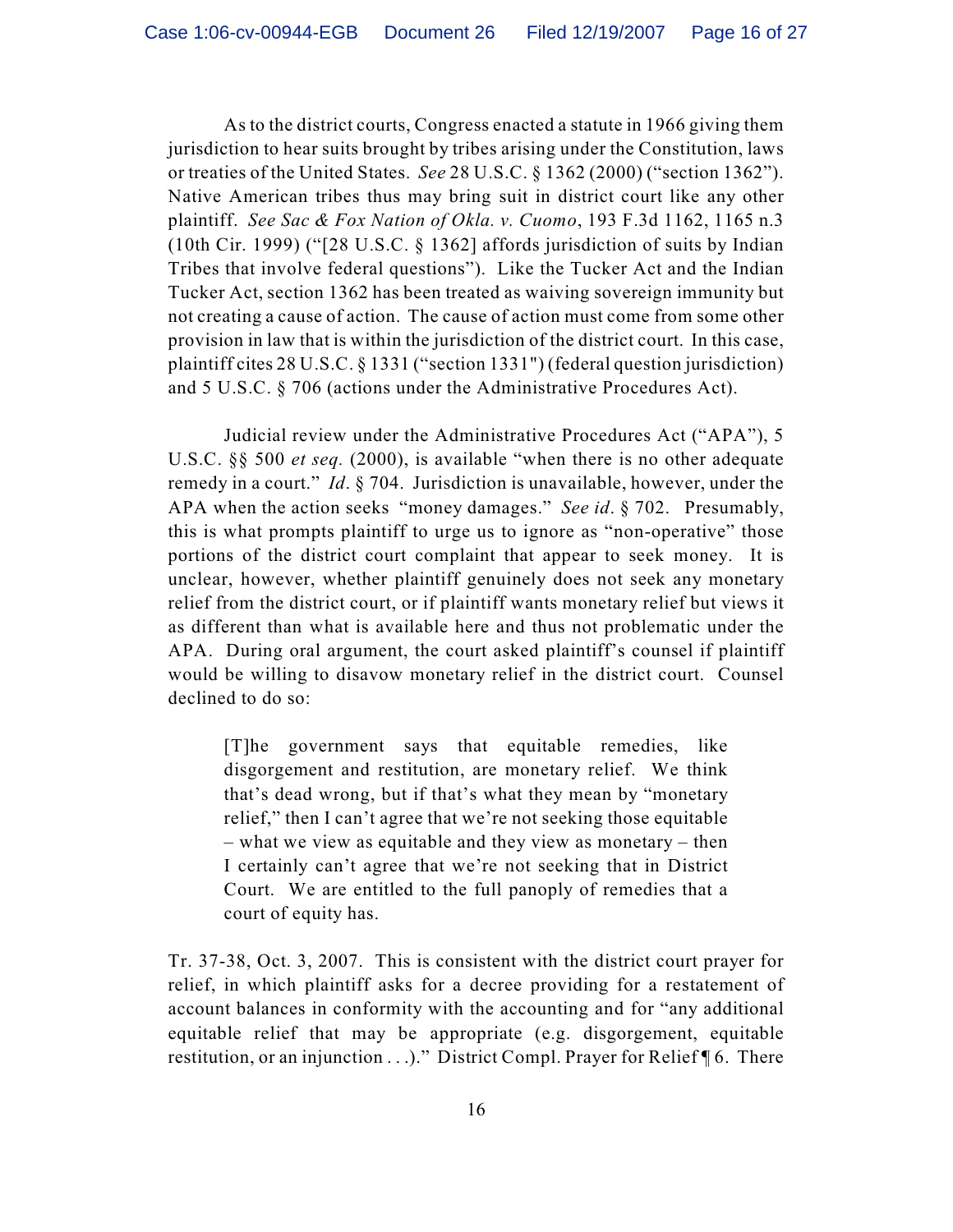is thus nothing "inoperative" about this request, or the allegations of mismanagement and self-dealing that lead up to it.

In any event, for purposes of section 1500, even if the district court does not have jurisdiction over the monetary relief sought, it is the "relief requested," *Keene Corp. v. United States*, 508 U.S. 200, 212 (1993), not the "relief available" that is relevant. *See Frantz Equip. Co. v. United States*, 120 Ct. Cl. 312, 314 (1951) ("The applicability of [section  $1500$ ] ... is not conditioned upon the question of whether the District Court had jurisdiction of the claim asserted by the plaintiff therein"). Indeed, even if the district court action had been dismissed in the interim, the inquiry would still be whether, assuming section 1500 is a bar, the district court proceeding was pending at the time the action in this court was initiated.<sup>4</sup>

#### *Section 1500*

Section 1500 deprives the court of jurisdiction "of any claim for or in respect to which the plaintiff or his assignee has pending in any other court any suit or process against the United States . . . ." 28 U.S.C. § 1500. Section 1500 thus protects the United States from being forced to defend against duplicative suits.

The history of section 1500 is nearly as long and storied as that of this court and its predecessor, the United States Court of Claims. Following the Civil War, owners of seized southern cotton brought suit under The Captured and Abandoned Property Act of 1863 for the value of the seized cotton upon a showing that the claimant had not given aide to the Confederacy. *See* Paul F. Kirgis, *Section 1500 and the Jurisdictional Pitfalls of Federal Government Litigation*, 47 Am. U. L. Rev. 301, 303 (1997). Many claimants also brought

<sup>&</sup>lt;sup>4</sup>Even if any misgivings we had about the district court's jurisdiction to grant monetary relief, *see The Pueblo of Laguna v. United States*, 60 Fed. Cl. 133, 139 n.10 (2004), were relevant under section 1500, as plaintiff points out, under *Bowen v. Massachusetts*, 487 U.S. 879 (1988), it is not inconceivable that the district court could construe the request for monetary relief as not "money damages" under the APA. While this might persuade the district court to retain jurisdiction, it does not mean that the plaintiff does not seek money. As we discuss below, we view the concerns of section 1500 to be the overlap in the ultimate relief, however characterized in terms of legal theory.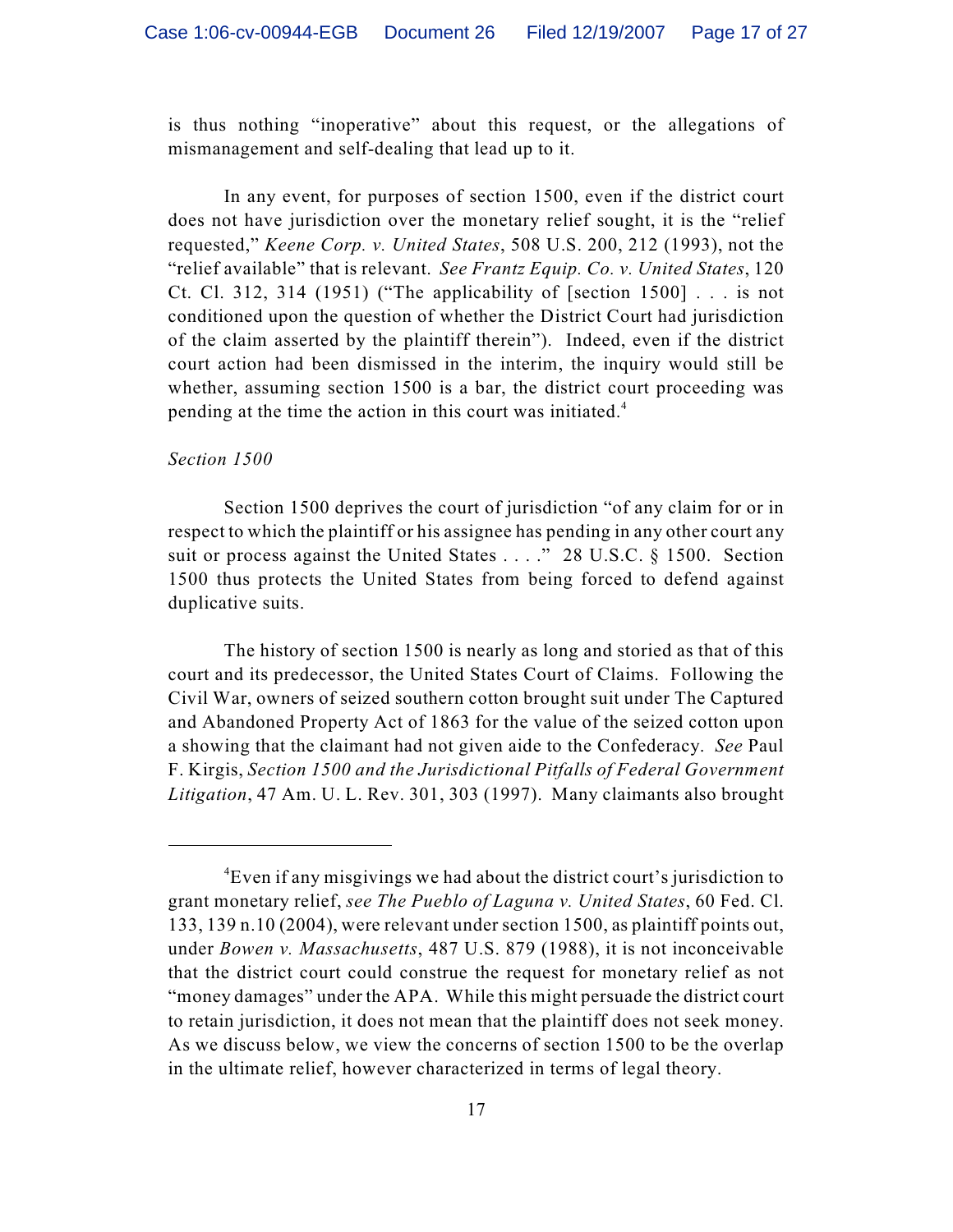suit in the local district courts against the Treasury officers who had seized the property. *Id*. In response, Congress in 1868 adopted the predecessor to what is now codified as section  $1500$ .<sup>5</sup>

The feature of section 1500 that is controverted here is the question of whether the complaints involve the same "claim." The first reported decision of the modern era dealing with the meaning of the term "claim" in section 1500 was *British American Tobacco v. United States*, 89 Ct. Cl. 438 (1939).<sup>6</sup> The Court of Claims there held that the contract suit was barred when another action in district court sought monetary recovery in tort based on the same set of operative facts. *Id*. at 440. "[T]he word 'claim,' as used in [the statute] has no reference to the legal theory upon which a claimant seeks to enforce his demand if it appears, as it does here, that the defendant in a suit in another court was, in respect of the subject matter or property in respect of which the claim was made . . . ." *Id*. The "operative facts" or "subject matter" of the claim were thus the determinative factor rather than the legal theory asserted.

In *Casman v. United States*, 135 Ct. Cl. 647 (1956), the court held that the plaintiff's claim for back pay was not barred by section 1500 even when a suit based on the identical set of facts for employment reinstatement was pending in district court. *Id*. at 650. The court noted that the purpose of section 1500 was to force plaintiffs to elect between the Court of Claims and another court in which to pursue its whole claim against the government. *Id*. at 649 (citing *Matson Navigation Co. v. United States*, 284 U.S. 352, 355-56 (1932)). The plaintiff's suit in the Court of Claims was not barred because the equitable relief requested in district court was not available in the Court of Claims. *Id*. at 650. The court stated that section 1500 did not require plaintiffs to elect between monetary and equitable relief. *Id*.

In *Johns-Manville Corp. v. United States*, 855 F.2d 1556 (Fed. Cir. 1988), the Federal Circuit upheld the dismissal of plaintiff's suit for contractual indemnification in the United States Claims Court<sup>7</sup> because

 The statute applied in *British American* was a predecessor to section <sup>6</sup> 1500 and was the same in substance as 28 U.S.C. § 1500.

 $\alpha$ <sup>7</sup> Prior to 1992, this court was known as the United States Claims Court. We refer to the court as it was called at the time of decision cited.

 $5$  15 Stat. 75, 77 (June 25, 1868).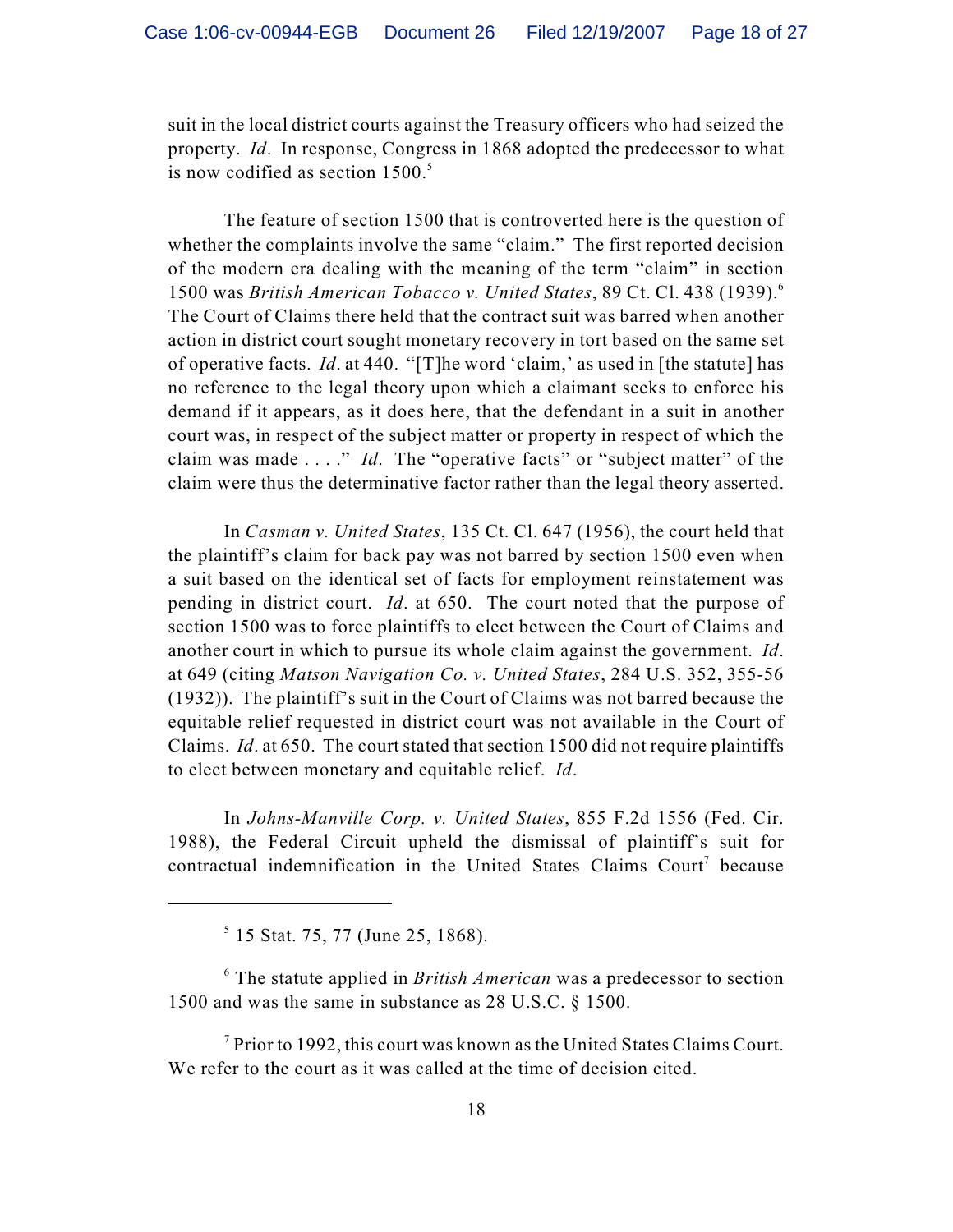plaintiff had pending a claim based on the identical facts brought under the Federal Tort Claims  $Act^8$  in district court. *Id.* at 1567-68. Both complaints sought recovery of costs and expenses. The Federal Circuit revisited section 1500 in *The Boston Five Cents Sav. Bank, FSB v. United States*, 864 F.2d 137 (1988). There, the Federal Circuit allowed a suit for money damages in the Claims Court while a similar suit seeking declaratory judgment was pending in the district court. *Id*. at 139-40 (citing *Casman*, 135 Cl. Ct. at 649-50). The court held that although the complaints were identical, *Johns-Manville* did not apply because monetary damages were only available in the Claims Court. Id. at 140.

The issue reached the Supreme Court in *Keene Corp. v. United States*. 9 The Court held that "dismissal would turn on whether the plaintiff's other suit was based on substantially the same operative facts as the Court of Claims action, at least if there was some overlap in the relief requested. That the two actions were based on different legal theories did not matter." 508 U.S. at 212 (citing *British American*, 89 Ct. Cl. at 440) (internal citations omitted). Because the issue was not before it, the Court declined to "decide whether two actions based on the same operative facts, but seeking completely different relief, would implicate § 1500." *Id*. at 213 n.6. The Court limited *Casman* to situations in which the relief was completely different in both suits. *Id*. at 214 n.9, 216 (citing *Johns-Manville*, 855 F.2d at 1566-67; *Boston Five Cents*, 864 F.2d at 139).

The Court also addressed the concern that section 1500's anachronistic character prevented some claimants from asserting rights that Congress had

 $^8$  Codified at 28 U.S.C. §§ 1346(b), 1402(b), 2401(b), 2671-80 (2000).

<sup>&</sup>lt;sup>9</sup>In *Keene*, the plaintiff had been sued in district court by various individuals for asbestos related injuries. Plaintiff filed a third-party complaint against the United States seeking indemnification because it used the asbestos pursuant to government specifications. It subsequently filed two complaints in the Court of Claims (eventually transferred here) seeking damages from the cost of litigating and settling the asbestos litigation. The Court held that claims in this court were barred by the application of section 1500. 508 U.S. at 202.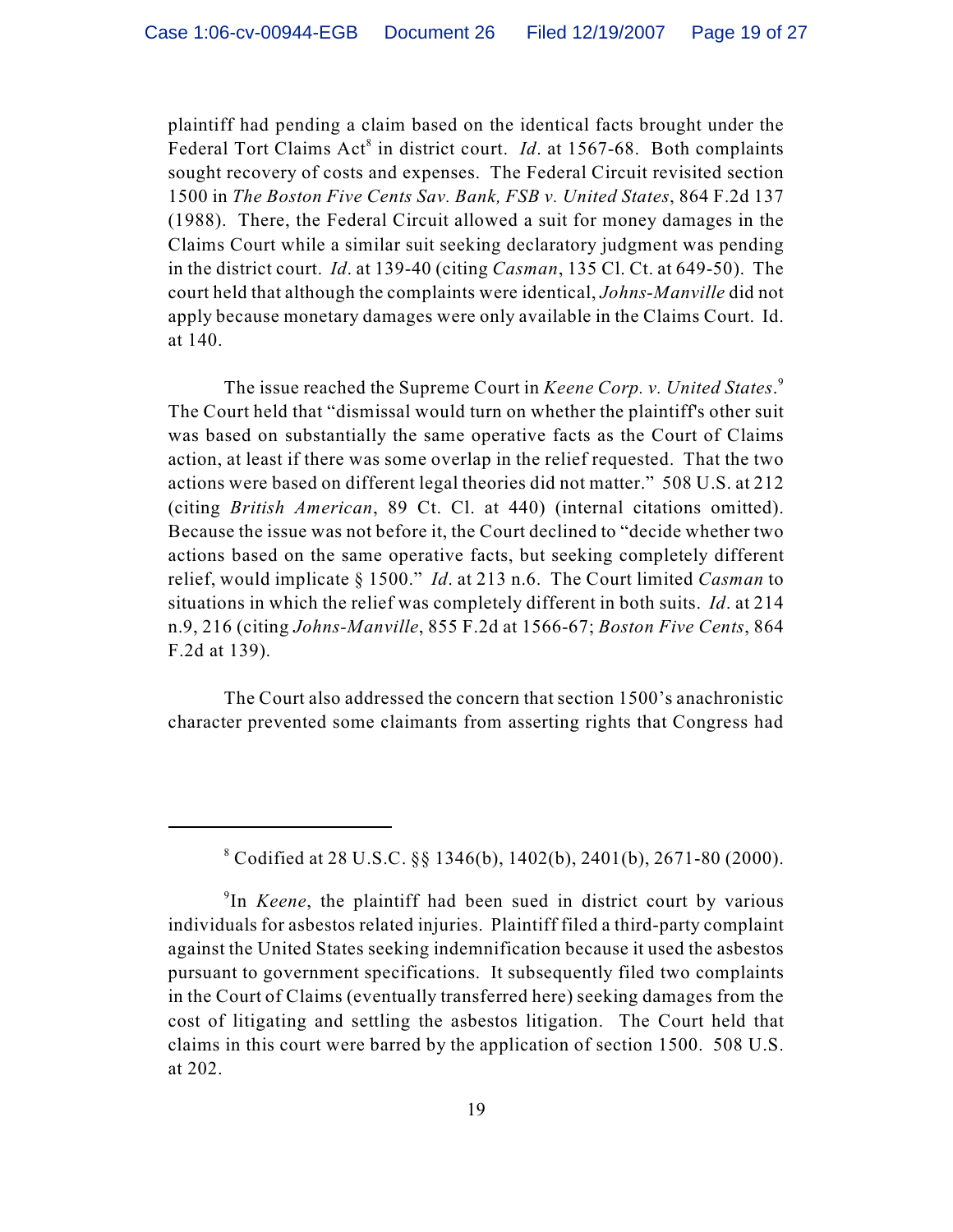otherwise granted them.<sup>10</sup> The Court dismissed this argument, stating that, "the 'proper theater' for such arguments, as we told another disappointed claimant many years ago, 'is the halls of Congress, for that branch of the government has limited the jurisdiction of the Court of Claims.'" *Id*. at 217 (quoting *Smoot's Case*, 82 U.S. 36, 45 (1873)).

The Federal Circuit subsequently addressed section 1500 in light of the *Keene* decision in *Loveladies Harbor, Inc. v. United States*, 27 F.3d 1545 (1994). In *Loveladies*, the plaintiff was denied a wetlands development permit and filed suit in the District Court for the District of New Jersey, challenging the denial under the APA. While an appeal was pending before the Third Circuit, the owner brought suit in the Claims Court under a theory of regulatory taking.<sup>11</sup> This court heard the case, ruled for plaintiff, and awarded damages. The government appealed on the basis of section 1500. The Federal Circuit articulated a two-part test for the application of section 1500. "For the Court of Federal Claims to be precluded from hearing a claim under § 1500, the claim pending in another court must arise from the same operative facts, and must seek the same relief." 27 F.3d at 1551. Applying the test, the Federal Circuit upheld the judgment in plaintiff's favor, holding that the two complaints sought entirely different relief. *Id*. at 1554.

Plaintiff seizes on the use of the term, "same relief" in *Loveladies*, arguing, in effect, that the relief must be identical before section 1500 is triggered. Plaintiff ignores, however, other language in *Loveladies*. The court described the issue as "whether § 1500 denies jurisdiction to the Court of Federal Claims if, at the time a complaint for money damages is filed, there is a pending action in another court that seeks *distinctly different relief.*" *Id.* at 1549 (emphasis supplied). Elsewhere the court iterates the inquiry: "If the claims are distinctly different, Loveladies are excused from the jurisdictional dance required by § 1500." *Id.* The two suits, were, of course, distinctly different. The district court proceeding was a routine suit for injunctive and

 $10$ <sup>10</sup> The court stated that the trial judge in *Keene* was not the first to call the statute "anachronistic" and even noted that some have argued that the statute has never really performed its intended function. 508 U.S. at 217 (citing *A.C. Seeman, Inc. v. United States*, 5 Cl. Ct. 386, 389 (1984)); *see also* Gregory Schwartz, Section 1500 of the Judicial Code and Duplicate Suits Against the Government and Its Agents, 55 Geo. L.J. 573, 579 (1967).

<sup>&</sup>lt;sup>11</sup> See 21 Cl. Ct. 153 (1990).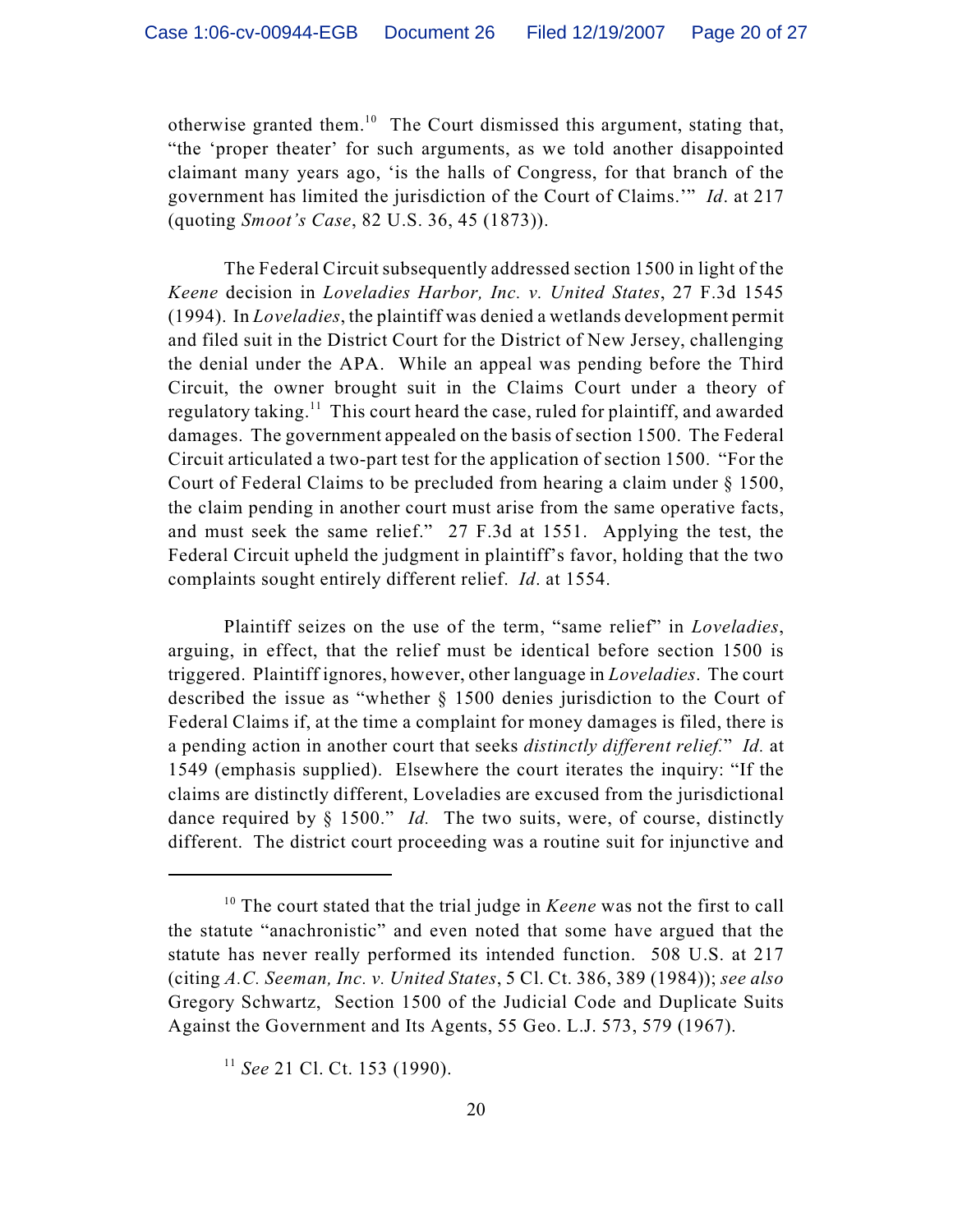declaratory relief under section 1331 and the APA; the suit here sought compensation for a taking.

In short, we have to assume that the Federal Circuit intended by "same relief" to mean that two complaints seek relief that is not "distinctly different." That reading of *Loveladies* is, in any event, compelled by the controlling language of *Keene.* The Court viewed the precedent as dictating dismissal when "plaintiff's other suit was based on substantially the same operative facts . . . at least if *there was some overlap in the relief requested*. . . . Congress did not intend the statute to be rendered useless by a narrow concept of identity. . . ." 508 U.S. at 212-13 (emphasis supplied). Later, the Court noted that the *Casman* exception applied when a plaintiff sought "distinctly different types of relief" in the two courts. *Id.* at 214 n.9.

In sum, we believe that the inquiry is whether there is meaningful overlap both in the underlying facts and in the relief sought in the two actions. A perfect symmetry of demands for relief is not necessary.

As we indicated above, there can be no meaningful dispute about the first prong of the claim test: the operative facts asserted in the complaint are, for all practical purposes, identical. Plaintiff has included language in both complaints alleging the mismanagement and lack of prudent investment. *Compare* District Compl. ¶¶ 1-4, 20 *with* CFC Compl. ¶¶1, 23 (both complaints include the duties to account, keep adequate records, refrain from self-dealing, preserve trust assets, and invest prudently as to maximize return). Both complaints allege breaches of the same previously listed duties. *Compare* District Compl. ¶ 20 *with* CFC Compl. ¶¶ 23. It is also undisputed that plaintiff is alleging these breaches in relation to the same trust corpus (lands, buildings, mineral resources, rights in property, and tribal funds). The underlying facts are the same.

We view plaintiff's real argument to be that, because, traditionally, district courts do equity and this court gives monetary relief, whatever relief the district court grants is *per se* not duplicative of what this court can do. The fact that the plaintiff has asked for what looks like overlapping relief (money and an accounting in both courts) thus becomes immaterial. As a matter of law, the powers of the courts are different so there cannot be the same "claim" pending for purposes of section 1500.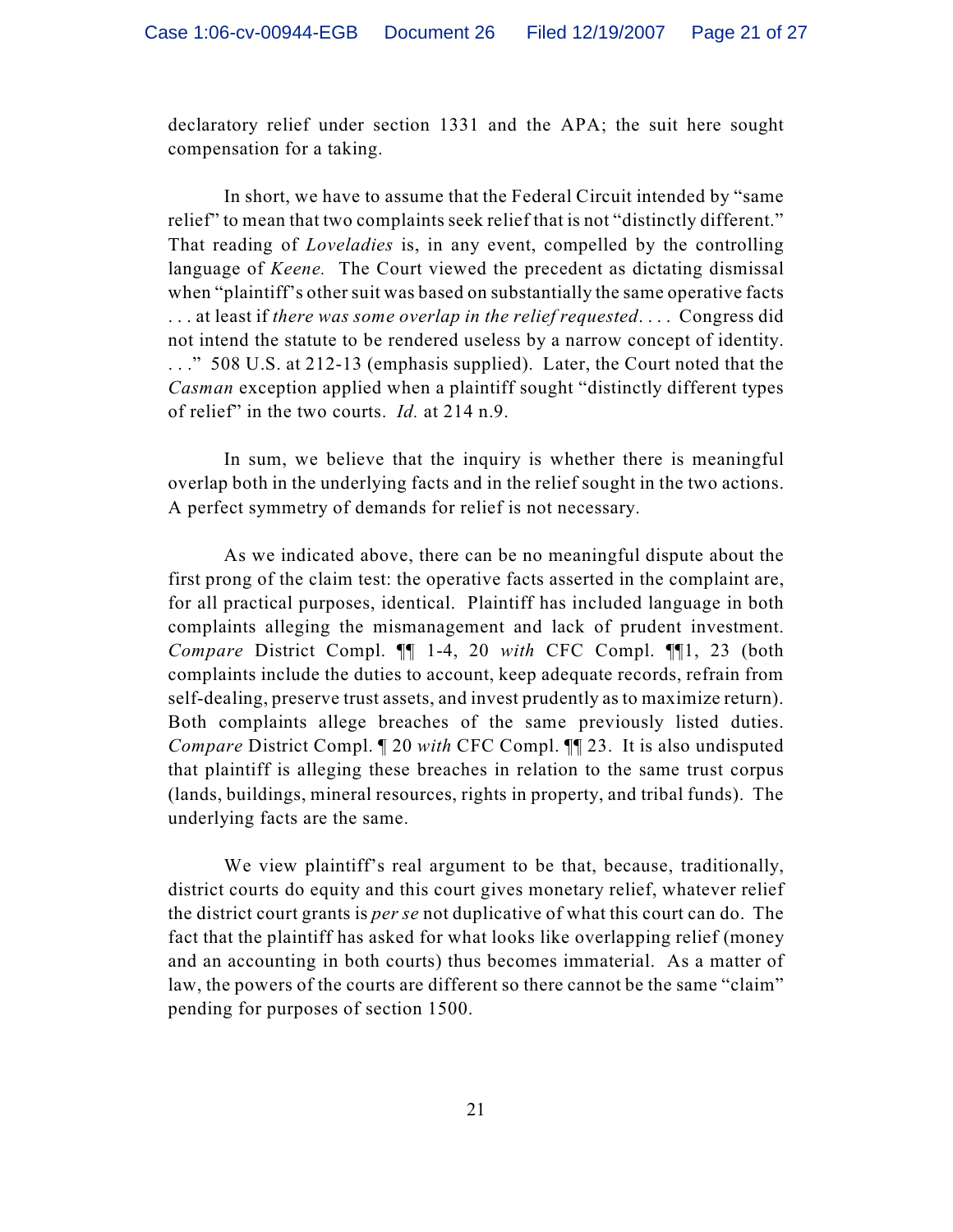There are at least two major problems with that approach. The first we have already discussed. Under section 1500, the court is not obligated to parse the complaint to eliminate allegations or requests for relief that are jurisdictionally unsound. The language of the complaints controls. Moreover, for section 1500 purposes, the legal theory behind the allegations or the characterizations of the requests for relief are not controlling. As a practical matter, will the same background facts be relevant, and will the relief, in substance be the same? Here, we think it is obvious that there is virtually 100 percent overlap.

The more principled reason that this literal application of section 1500 is appropriate has to do with the unique character of Indian trust claims. Unlike regulatory disputes, suits brought by Indian tribes, claiming a breach of trust, do not neatly separate between the exclusively injunctive relief typical in a district court APA review of agency action on the one hand, and, on the other hand, a suit here for money damages flowing from the consequences of that agency action. In substance, the action for breach of trust in this court is an equitable proceeding that produces a monetary remedy. Thus while the court has jurisdiction because of the demand for money, the process for getting to that relief is fundamentally equitable, meaning that there is potential overlap of both the accounting and money aspects of the two complaints.

Even though a traditional common law breach of trust claim is an action in equity, *see Chauffeurs, Teamsters & Helpers, Local No. 391 v. Terry*, 494 U.S. 558, 567 (1990), equitable remedies for breach of trust include the recovery of money. As is explained in the Restatement (Second) of Trusts, in addition to seeking purely injunctive or declaratory relief, the beneficiary can recover any loss or depreciation in value of the trust estate resulting from the breach of trust, any profit made by the trustee, or any profit which would have accrued to the trust estate if there had been no breach of trust. Restatement (Second) of Trusts  $\S 205$  (1959).<sup>12</sup>

<sup>&</sup>lt;sup>12</sup>See Comments to § 205:

*a. Alternative remedies for breach of trust.* If the trustee commits a breach of trust, the beneficiary may have the option of pursuing a remedy which will put him in the position in which he was before the trustee committed the breach of trust; or of pursuing a remedy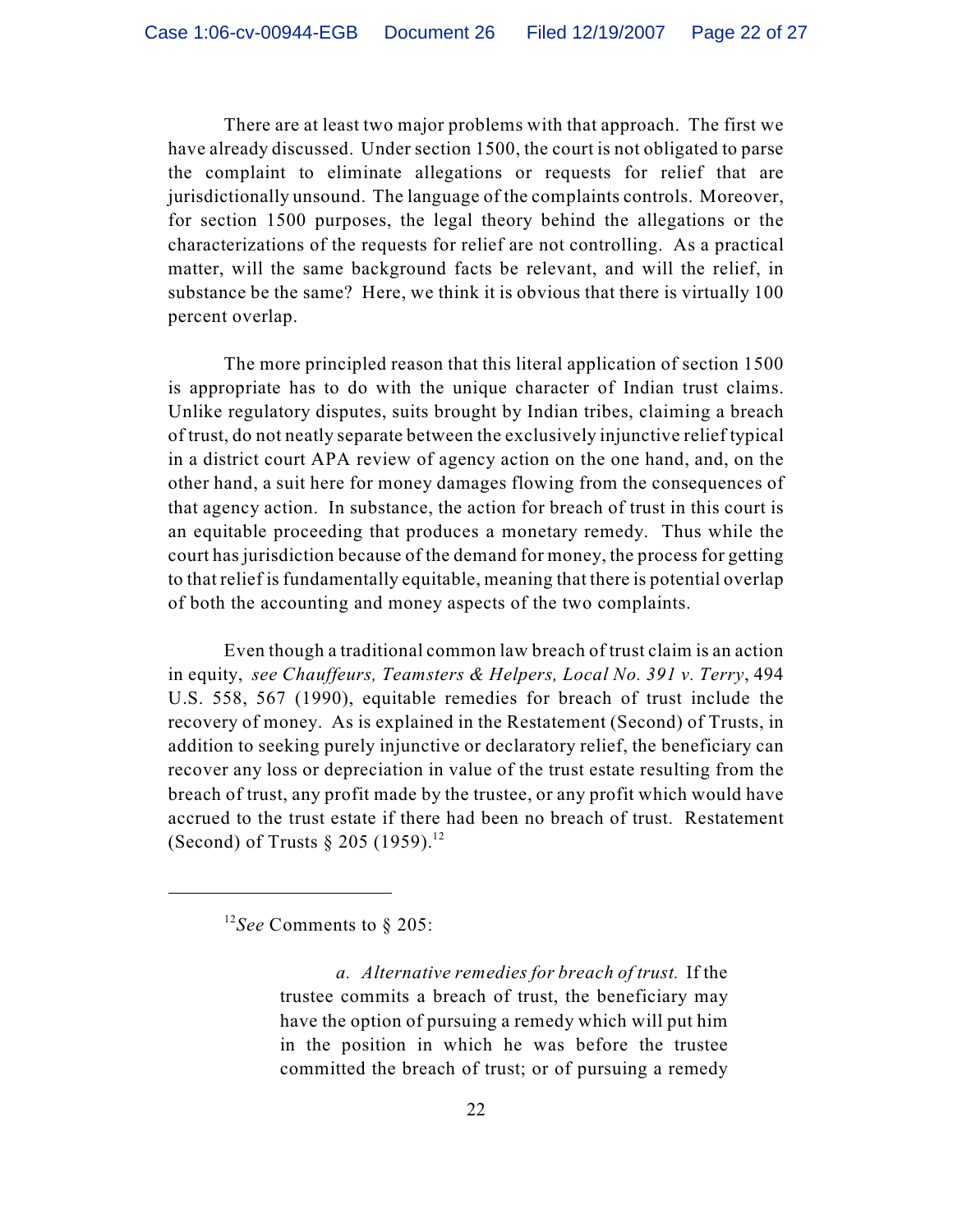Section 205 of the Restatement's revision of the Prudent Investor Rule makes clear that a trustee can be held responsible to the beneficiary for "the amount required to restore the values of the trust estate and trust distributions to what they would have been if the trust had been properly administered."

> which will give him any profit which the trustee has made by committing the breach of trust; or of pursuing a remedy which will put him in the position in which he would have been if the trustee had not committed the breach of trust.

. . . .

Comment on Clause (c):

 *i*. *Failure to make a profit*. If the trustee commits a breach of trust, he is chargeable with any profit which would have accrued to the trust estate if he had not committed such a breach of trust. . . . .

This rule is applicable to income as well as principal. Thus, if the trustee in breach of trust fails to make the trust property productive he is liable for the amount of income which he would have received if he had not committed the breach of trust (see  $\S 207$ ).

The same point is stated in Pomeroys Equity Jurisdiction § 158:

A court of equity will always by its decree declare the rights, interests, or estate of the *cestui que trust*, and will compel the trustee to do all the specific acts required of him by the terms of the trust. It often happens that the *final* relief to be obtained by the *cestui que trust* consists in a recovery of money. This remedy the courts of equity will always decree when necessary, whether it is confined to the payment of a single specific sum, or involves an accounting by the trustee for all that he has done in pursuance of the trust . . . .

John N. Pomeroy, A Treatise on Equity Jurisprudence § 158 (Spencer Symons ed., 5th ed. 2002).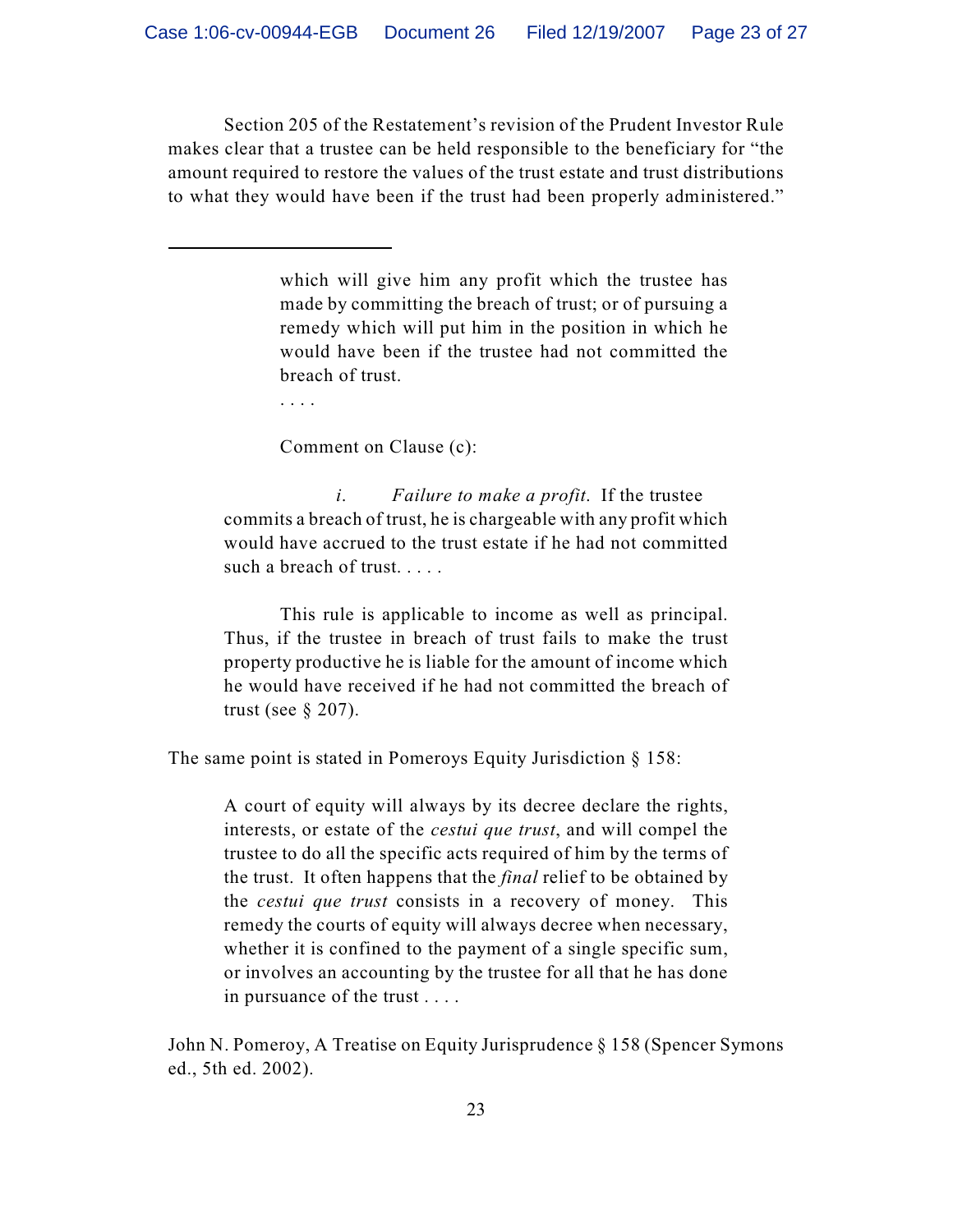Restatement (Third) of Trusts, Prudent Investor Rule § 205(b) (1992). The comments to that section support our holding that the equitable relief available for a breach of trust includes profits lost due to mismanagement and improper investment:

If the breach of trust causes a loss, including any failure to realize income, capital gain, or appreciation that would have resulted from proper administration, the beneficiaries may surcharge the trustee for the amount necessary to compensate fully for the consequences of the breach. Thus, the recovery for an improper investment by a trustee would ordinarily be the difference between (1) the value of the investment and its income and other product at the time of surcharge and (2) the amount of the funds expended in making the investment, increased (or decreased) by the amount of the total return (or negative total return) that would have accrued to the trust and its beneficiaries if the funds had been properly invested.

*Id*. § 205 cmt. i.

Sections 208-211 of the Restatement (Second) deal specifically with liability of the trustee for selling property it was his duty to retain, liability for failing to sell trust property that he had a duty to sell, liability for purchasing property it was not his duty to purchase, and liability for failing to purchase property it was his duty to purchase.<sup>13</sup> See also Restatement (First) of

Restatement (Second) of Trusts § 207 (1959).

<sup>&</sup>lt;sup>13</sup> Section 207, Liability for Interest, presupposes a monetary recovery for breach of trust:

<sup>(1)</sup> Where the trustee commits a breach of trust and thereby incurs a liability for a certain amount of money with interest thereon, he is chargeable with interest . . . .

<sup>(2)</sup> Where the trustee is chargeable with interest, he is chargeable with simple and not compound interest, unless

<sup>(</sup>a) he has received compound interest, or

<sup>(</sup>b) he has received a profit . . . , or

<sup>(</sup>c) it was his duty to accumulate the income.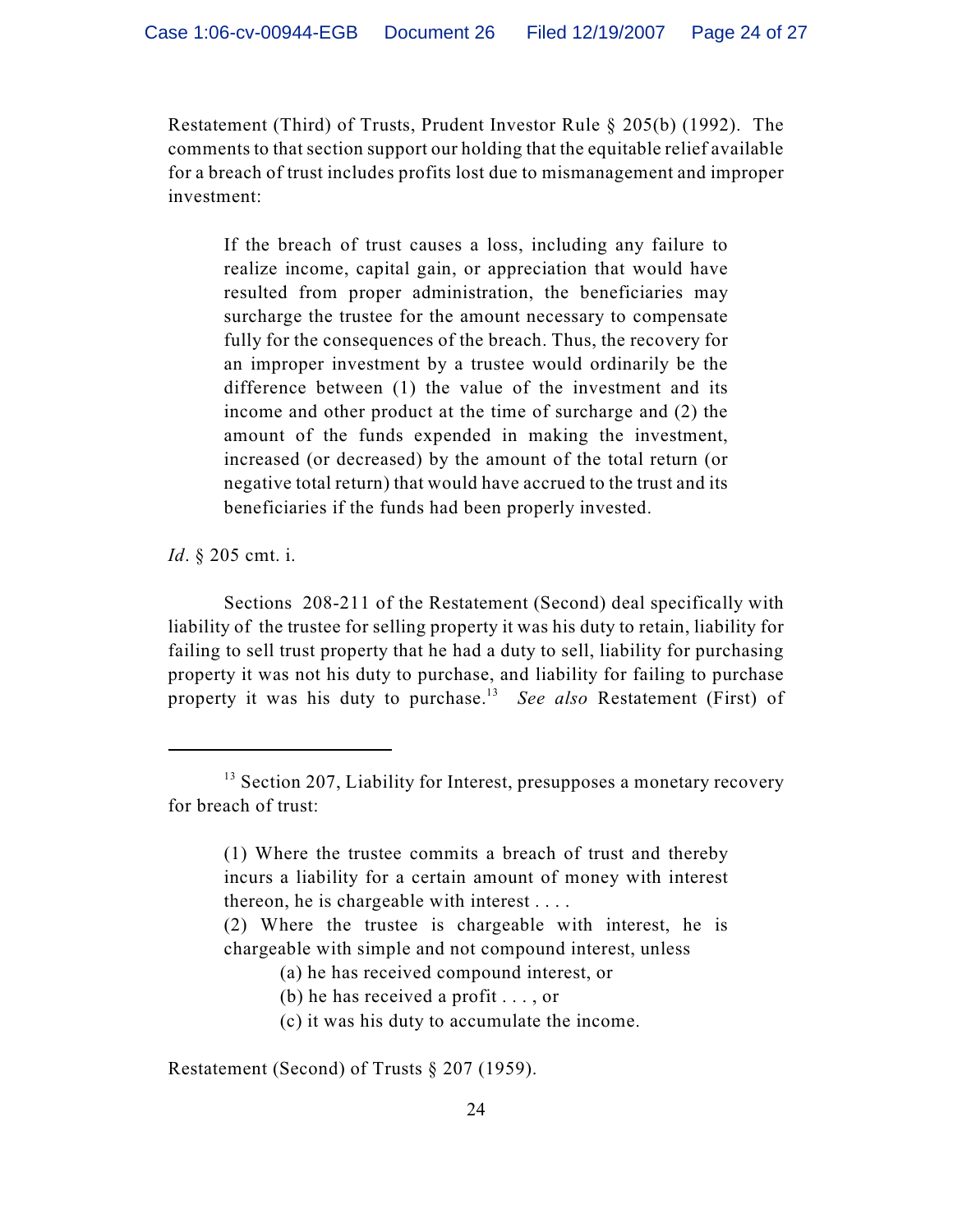Restitution  $\S 4(f)$  (1937) (stating that a person entitled to restitution may receive a number of remedies including "decree in equity for the payment of money").

In short, not only can the trustee be forced to return money to the trust account, the trustee can also be compelled to put new money into the account.<sup>14</sup> Thus the aspects of the district court request for relief, which plaintiff characterizes as unique because they arise in equity, are nevertheless the same requests for relief which give this court jurisdiction. The fact that the money comes from a cause of action in equity is immaterial. This is a critical part of the holding in *White Mountain Apache*, where Justice Souter wrote that, once a specific fiduciary duty is established, "general trust law [is to be] considered in drawing the inference that Congress intended damages to remedy a breach of obligation." 537 U.S. at 477. *See also Mitchell*, 463 U.S. at 225- 26 (holding that the fiduciary obligations at issue could be fairly interpreted as mandating compensation, given that the existence of a trust exposes the trustee to liability for damages should it breach its obligations) (citing Restatement (Second) of Trusts §§ 205-212 (1959)); *The Navajo Nation v. United States*, 501 F.3d 1327, 1343 (Fed. Cir. 2007) ("Where the government exercises actual control within its authority, neither Congress nor the agency needs to codify such actual control for a fiduciary trust relationship that is enforceable by money damages to arise") (citing *White Mountain Apache*, 537 U.S. at 475); *The Shoshone Indian Tribe of the Wind River Reservation v. United States*, 58 Fed. Cl. 77, 82 (2003) (holding that plaintiff had established the existence of fiduciary duties and that it could thus recover money damages for any breach of those duties).

 $14$  At oral argument, plaintiff's counsel attempted to assure the court that monetary relief in district court would consist only of money already somewhere in the government's possession (old money), and that the money damages in this court would consist entirely of "new money," *i.e.*, money that should have been earned but never was. Regardless of plaintiff's intent, it is without question that equitable remedies for breach of trust, as shown by the above quoted authorities, are concerned with far more than just "old money." Similarly, in this court, no distinction is to be found between money "old" and "new." Rather, if successful, a plaintiff is made whole, to the extent possible, by the payment of money for the government's breaches of trust. That remedy is sought in both courts and thus section 1500 is implicated.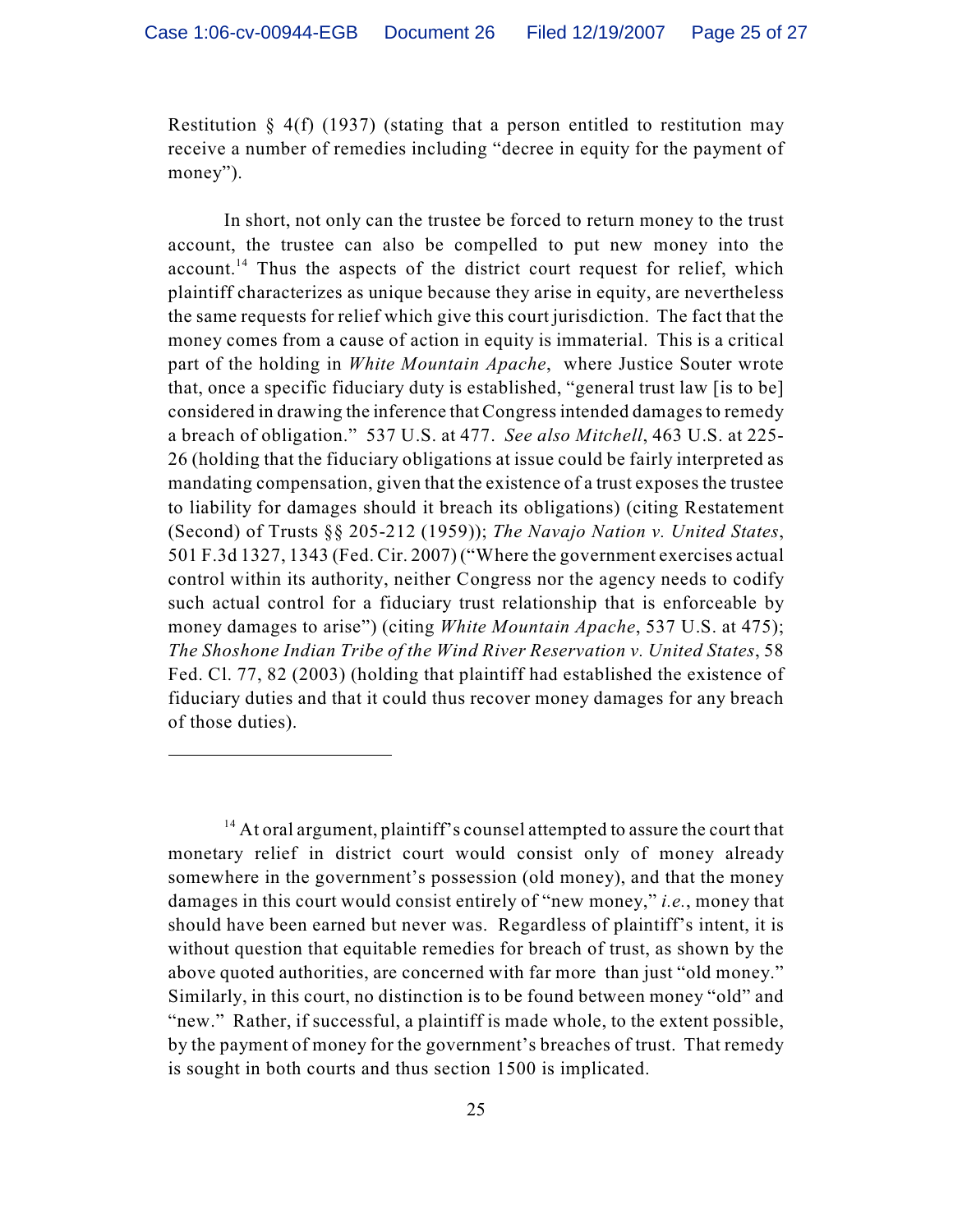Plaintiff's argument that, under *Bowen*, the transfer of money does not change equitable relief into money damages, *see* 487 U.S. at 893-94, is thus irrelevant. Although the Court held that the term "money damages" found in 5 U.S.C. § 702 was distinct from the more general meaning of "monetary relief," 487 U.S. at 896-901, section 1500 makes no such distinction.

As this court has held, and the Supreme Court has acknowledged, it is the form of the relief (money) that is relevant. *Harbuck v. United States*, 58 Fed. Cl. 266, 269 (2003) (citing *Keene*, 508 U.S. at 212), *aff'd*, 378 F.3d 1324 (2004). However characterized, the calculus involved in determining how much money the plaintiff is owed would be the same in both courts. Although plaintiff refers to the money requested here as "damages," the action here is for a breach of trust, and the means for proving breach and financial injury would be the same as in the district court.<sup>15</sup>

In addition, as we discussed above, although a pre-liability, stand-alone general accounting is unavailable in this court, after a presentation of sufficient evidence, an accounting is unavoidable here and will be coextensive with all the plaintiff's claims of breach. The accounting is necessary to establish the quantum of damages. Independent, therefore, of the monetary relief aspects of the two complaints, there is overlap in the request for an accounting. Both actions, in sum, seek a restatement of accounts, restitution, and disgorgement and both will require an accounting. There is plainly substantial overlap in the operative facts as well as in the relief requested. That being the case, unfortunately for plaintiff, section 1500 is a bar.<sup>16</sup>

 $15$  "The inclusion of other and different requested relief in the two complaints does not avoid the application of [section 1500]. As long as the same relief is sought in both cases – here money damages – the second prong of the [section 1500] requirement . . . is satisfied." *Harbuck v. United States*, 378 F.3d 1324, 1329 (Fed. Cir. 2004) (citing *Keene*, 508 U.S. at 212) (internal citations omitted).

<sup>&</sup>lt;sup>16</sup> We recognize that, if the filing dates of the complaints had been reversed, section 1500 would not be a problem and the two courts would use traditional principles of comity, collateral estoppel, and res judicata to sort out any duplication. While this illustrates the lack of need for section 1500 and its arbitrariness, we can do no more than make this observation and suggest that plaintiff attempt a legislative solution through a congressional reference or a